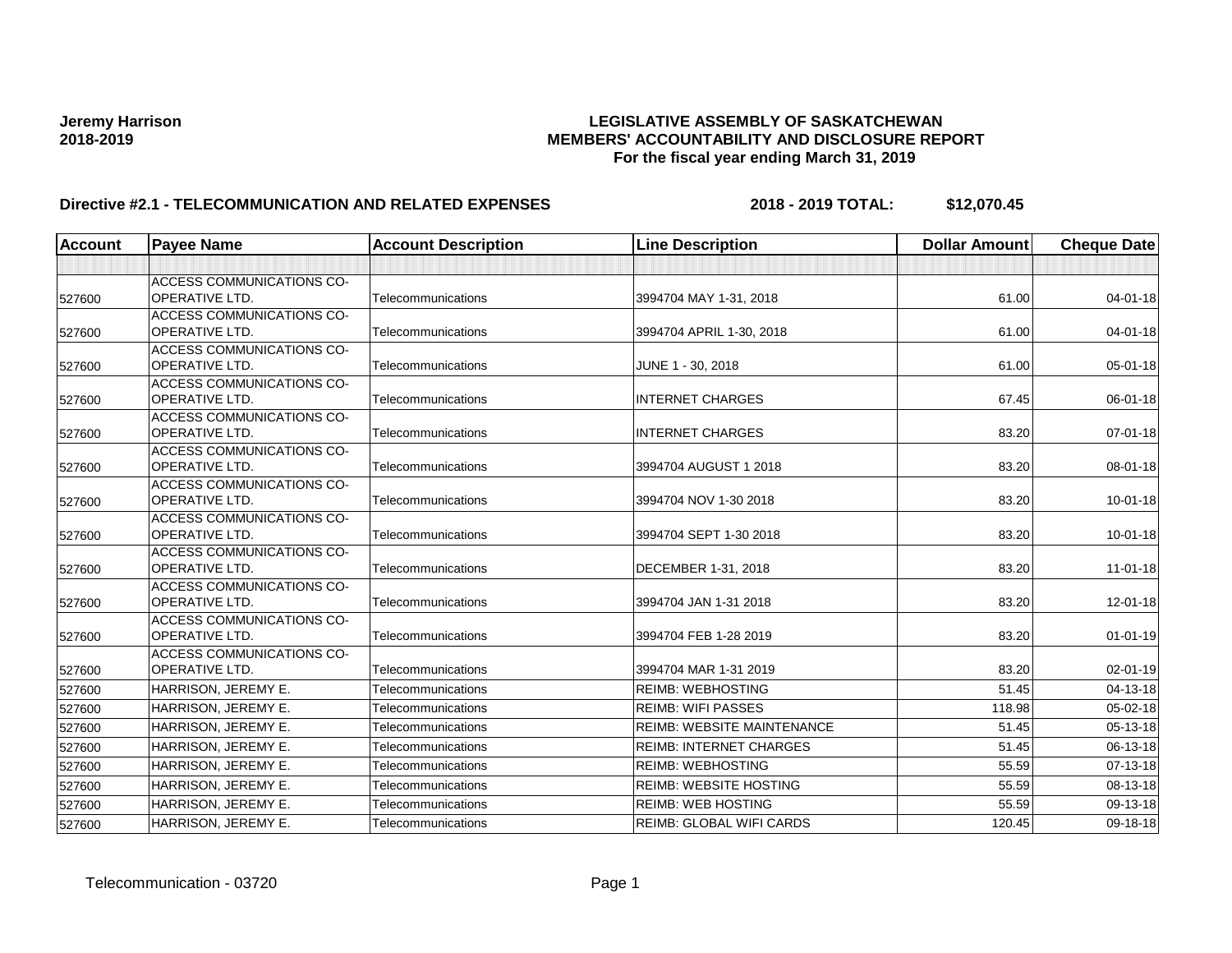| <b>Account</b> | <b>Payee Name</b>   | <b>Account Description</b> | <b>Line Description</b>           | <b>Dollar Amount</b> | <b>Cheque Date</b> |
|----------------|---------------------|----------------------------|-----------------------------------|----------------------|--------------------|
|                |                     |                            |                                   |                      |                    |
| 527600         | HARRISON, JEREMY E. | Telecommunications         | <b>REIMB: WEBHOSTING</b>          | 55.59                | 10-13-18           |
| 527600         | HARRISON, JEREMY E. | Telecommunications         | <b>REIMB: WEBHOSTING</b>          | 55.59                | 11-25-18           |
| 527600         | HARRISON, JEREMY E. | Telecommunications         | <b>REIMB: WEBHOSTING</b>          | 55.59                | 12-13-18           |
| 527600         | HARRISON, JEREMY E. | Telecommunications         | <b>REIMB: WEBHOSTING</b>          | 55.59                | $01 - 13 - 19$     |
| 527600         | HARRISON, JEREMY E. | Telecommunications         | <b>REIMB: WIFI CARDS</b>          | 246.50               | 02-01-19           |
| 527600         | HARRISON, JEREMY E. | Telecommunications         | <b>REIMB: WEBHOSTING</b>          | 55.59                | 02-13-19           |
| 527600         | HARRISON, JEREMY E. | Telecommunications         | <b>REIMB: WIFI</b>                | 248.57               | 03-07-19           |
| 527600         | HARRISON, JEREMY E. | Telecommunications         | <b>REIMB: WEBSITE MAINTENANCE</b> | 55.59                | 03-13-19           |
| 527600         | <b>SASKTEL</b>      | Telecommunications         | 915130899005 APRIL 4, 2018        | 163.77               | 04-04-18           |
| 527600         | <b>SASKTEL</b>      | Telecommunications         | 893622999009 APRIL 7, 2018        | 466.83               | 04-07-18           |
| 527600         | <b>SASKTEL</b>      | Telecommunications         | 230060588000 APRIL 8, 2018        | 127.87               | 04-08-18           |
| 527600         | <b>SASKTEL</b>      | Telecommunications         | 900381299005 APRIL 13, 2018       | 79.12                | 04-13-18           |
| 527600         | <b>SASKTEL</b>      | Telecommunications         | 915130899005 MAY 4, 2018          | 163.77               | 05-04-18           |
| 527600         | <b>SASKTEL</b>      | Telecommunications         | 893622999009 MAY 7, 2018          | 464.95               | 05-07-18           |
| 527600         | <b>SASKTEL</b>      | Telecommunications         | 230060588000 MAY 8, 2018          | 159.67               | 05-08-18           |
| 527600         | <b>SASKTEL</b>      | Telecommunications         | 900381299005 MAY 13, 2018         | 79.12                | 05-13-18           |
| 527600         | <b>SASKTEL</b>      | Telecommunications         | 915130899005 JUN 4 2018           | 163.77               | 06-04-18           |
| 527600         | <b>SASKTEL</b>      | Telecommunications         | 893622999009 JUN 7 2018           | 463.71               | 06-07-18           |
| 527600         | <b>SASKTEL</b>      | Telecommunications         | 230060588000 JUNE 8 2018          | 158.57               | 06-08-18           |
| 527600         | <b>SASKTEL</b>      | Telecommunications         | 900381299005 JUNE 13 1028         | 80.22                | 06-13-18           |
| 527600         | <b>SASKTEL</b>      | Telecommunications         | 9151308-5 JULY 4 2018             | 163.77               | 07-04-18           |
| 527600         | <b>SASKTEL</b>      | Telecommunications         | 8936229-9 JULY 7 2018             | 464.92               | 07-07-18           |
| 527600         | <b>SASKTEL</b>      | Telecommunications         | 02300605 JULY 8 2018              | 128.16               | 07-08-18           |
| 527600         | <b>SASKTEL</b>      | Telecommunications         | 900381299005 JULY 13 2018         | 79.91                | 07-13-18           |
| 527600         | <b>SASKTEL</b>      | Telecommunications         | 893622999009 AUGUST 7 2018        | 407.02               | 08-07-18           |
| 527600         | <b>SASKTEL</b>      | Telecommunications         | 915130899005 AUGUST 7 2018        | 163.77               | 08-07-18           |
| 527600         | <b>SASKTEL</b>      | Telecommunications         | 2300605880000 AUGUST 8 2018       | 96.08                | 08-08-18           |
| 527600         | <b>SASKTEL</b>      | Telecommunications         | 900381299005 AUGUST 13 2018       | 79.91                | 08-13-18           |
| 527600         | <b>SASKTEL</b>      | Telecommunications         | 9151308-5 SEPT 4 2018             | 163.77               | 09-04-18           |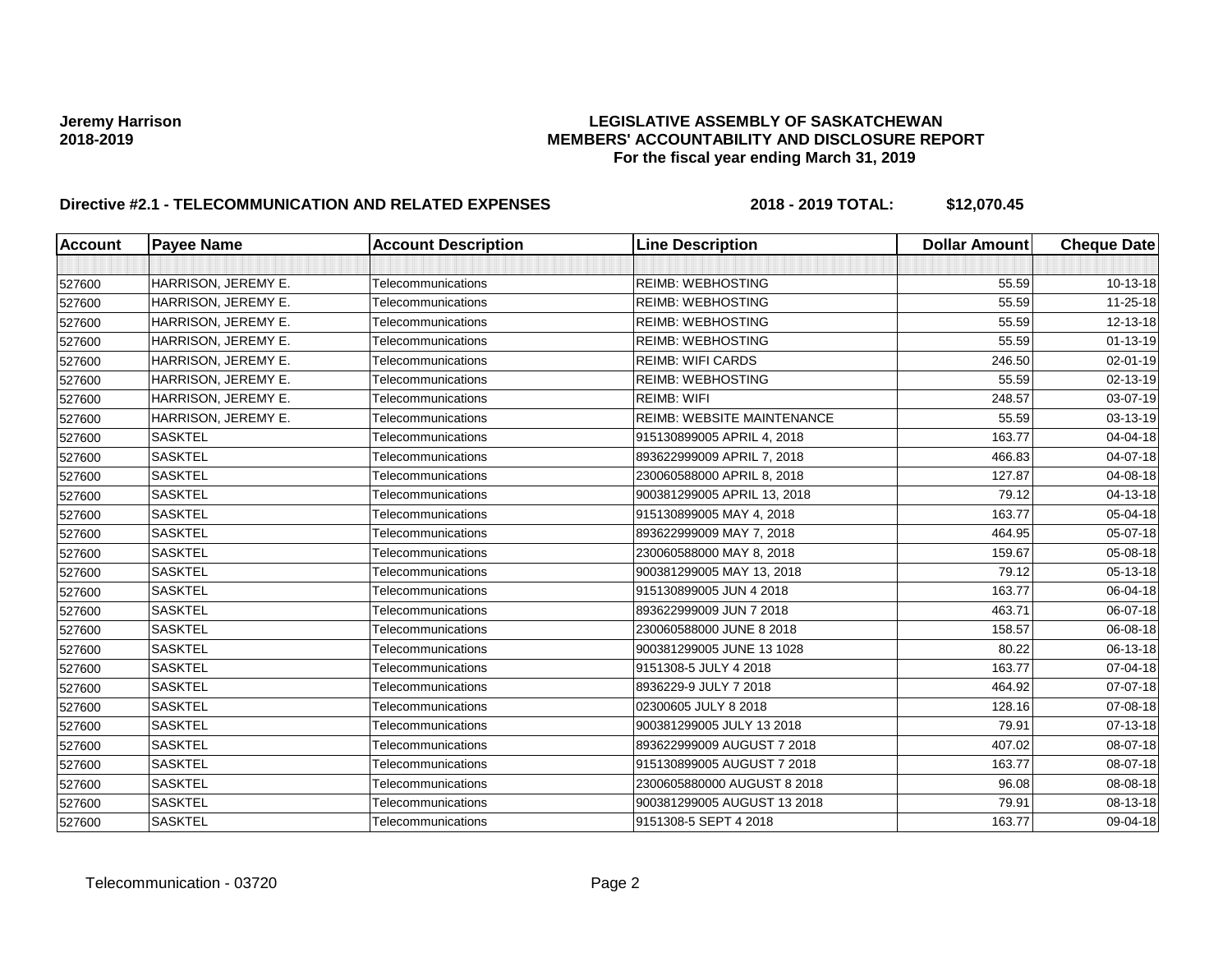| <b>Account</b> | <b>Payee Name</b> | <b>Account Description</b> | <b>Line Description</b>             | <b>Dollar Amount</b> | <b>Cheque Date</b> |
|----------------|-------------------|----------------------------|-------------------------------------|----------------------|--------------------|
|                |                   |                            |                                     |                      |                    |
| 527600         | <b>SASKTEL</b>    | Telecommunications         | 8936229-9 SEPT 7 2018               | 419.89               | 09-07-18           |
| 527600         | <b>SASKTEL</b>    | Telecommunications         | 02300605 SEPT 8 2018                | 96.08                | 09-08-18           |
| 527600         | <b>SASKTEL</b>    | Telecommunications         | 9003812-5 SEPT 13 2018              | 79.91                | 09-13-18           |
| 527600         | <b>SASKTEL</b>    | Telecommunications         | 915130899005 OCTOBER 4, 2018        | 163.77               | 10-04-18           |
| 527600         | <b>SASKTEL</b>    | Telecommunications         | 893622999009 OCT 7 2018             | 421.43               | 10-07-18           |
| 527600         | <b>SASKTEL</b>    | Telecommunications         | 2300605880001 OCT 8 2018            | 127.88               | 10-08-18           |
| 527600         | <b>SASKTEL</b>    | Telecommunications         | 900381299005 OCT 13 2018            | 79.91                | 10-13-18           |
| 527600         | <b>SASKTEL</b>    | Telecommunications         | 91513089900502119 NOVEMBER 04, 2018 | 163.77               | 11-04-18           |
| 527600         | <b>SASKTEL</b>    | Telecommunications         | 89362299900903116 NOVEMBER 07, 2018 | 423.42               | $11-07-18$         |
| 527600         | <b>SASKTEL</b>    | Telecommunications         | 23006058800011086 NOVEMBER 08, 2018 | 159.67               | 11-08-18           |
| 527600         | <b>SASKTEL</b>    | Telecommunications         | 900381299005 NOV 13 2018            | 79.91                | 11-13-18           |
| 527600         | <b>SASKTEL</b>    | Telecommunications         | 915130899005 DEC 4 2018             | 163.77               | 12-04-18           |
| 527600         | <b>SASKTEL</b>    | Telecommunications         | 89362299009 DEC 7 2018              | 419.40               | 12-07-18           |
| 527600         | <b>SASKTEL</b>    | Telecommunications         | 23006058001 DEC 8 2018              | 127.88               | 12-08-18           |
| 527600         | <b>SASKTEL</b>    | Telecommunications         | 900381299005 DEC 13 2018            | 79.91                | 12-13-18           |
| 527600         | <b>SASKTEL</b>    | Telecommunications         | 915130899005 JANUARY 4, 2019        | 163.77               | $01 - 04 - 19$     |
| 527600         | <b>SASKTEL</b>    | Telecommunications         | 893622999009 JANUARY 7, 2019        | 417.22               | $01-07-19$         |
| 527600         | <b>SASKTEL</b>    | Telecommunications         | 230060588000 JANUARY 8, 2019        | 127.88               | 01-08-19           |
| 527600         | <b>SASKTEL</b>    | Telecommunications         | 900381299005 JAN 13 2019            | 79.91                | $01 - 13 - 19$     |
| 527600         | <b>SASKTEL</b>    | Telecommunications         | 915130899005 FEB 4 2019             | 163.77               | 02-04-19           |
| 527600         | <b>SASKTEL</b>    | Telecommunications         | 893622999009 FEB 7 2019             | 419.50               | 02-07-19           |
| 527600         | <b>SASKTEL</b>    | Telecommunications         | 2300605880000 FEB 8 2019            | 127.87               | 02-08-19           |
| 527600         | <b>SASKTEL</b>    | Telecommunications         | 900381299005 FEB 13 2019            | 79.91                | 02-13-19           |
| 527600         | <b>SASKTEL</b>    | Telecommunications         | 915130899005 MARCH 4, 2019          | 163.77               | 03-04-19           |
| 527600         | <b>SASKTEL</b>    | Telecommunications         | 893622999009 MARCH 7, 2019          | 420.73               | 03-07-19           |
| 527600         | <b>SASKTEL</b>    | Telecommunications         | 230060588000 MARCH 8, 2019          | 133.72               | 03-08-19           |
| 527600         | <b>SASKTEL</b>    | Telecommunications         | 900381299005 MARCH 13, 2019         | 79.91                | 03-13-19           |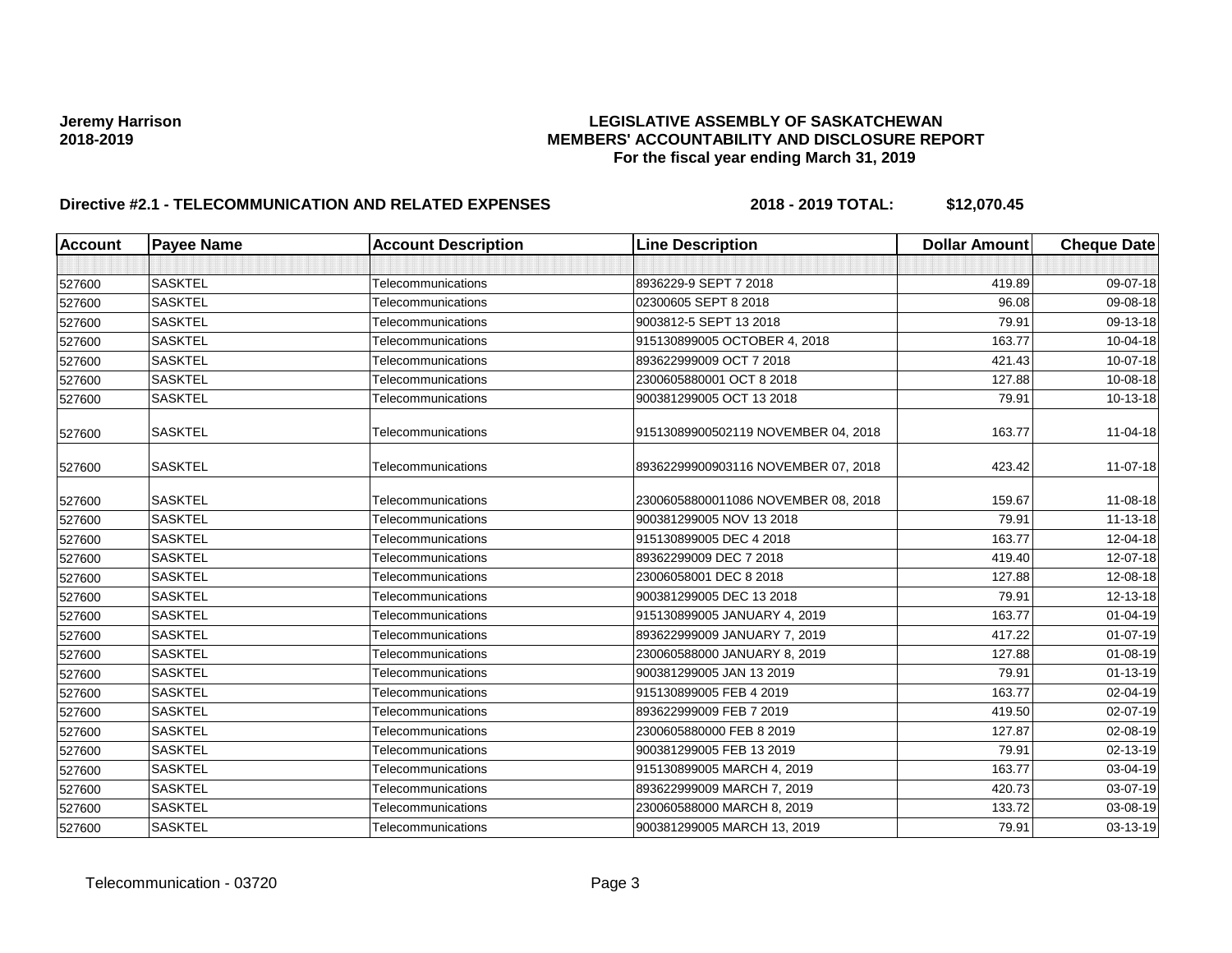| <b>Account</b> | <b>Payee Name</b> | <b>Account Description</b> | <b>Line Description</b>      | <b>Dollar Amount</b> | <b>Cheque Date</b> |
|----------------|-------------------|----------------------------|------------------------------|----------------------|--------------------|
|                |                   |                            |                              |                      |                    |
| 530600         | <b>SASKTEL</b>    | Placement - Tender Ads     | 89362299009 DEC 7 2018       | 15.50                | 12-07-18           |
| 530600         | <b>SASKTEL</b>    | Placement - Tender Ads     | 893622999009 JANUARY 7, 2019 | 15.50                | $01-07-19$         |
| 530600         | <b>SASKTEL</b>    | Placement - Tender Ads     | 893622999009 FEB 7 2019      | 15.50                | 02-07-19           |
| 530600         | <b>SASKTEL</b>    | Placement - Tender Ads     | 893622999009 MARCH 7, 2019   | 15.50                | 03-07-19           |
|                |                   |                            |                              |                      |                    |
|                |                   |                            |                              |                      |                    |
|                |                   |                            |                              |                      |                    |
|                |                   |                            |                              |                      |                    |
|                |                   |                            |                              |                      |                    |
|                |                   |                            |                              |                      |                    |
|                |                   |                            |                              |                      |                    |
|                |                   |                            |                              |                      |                    |
|                |                   |                            |                              |                      |                    |
|                |                   |                            |                              |                      |                    |
|                |                   |                            |                              |                      |                    |
|                |                   |                            |                              |                      |                    |
|                |                   |                            |                              |                      |                    |
|                |                   |                            |                              |                      |                    |
|                |                   |                            |                              |                      |                    |
|                |                   |                            |                              |                      |                    |
|                |                   |                            |                              |                      |                    |
|                |                   |                            |                              |                      |                    |
|                |                   |                            |                              |                      |                    |
|                |                   |                            |                              |                      |                    |
|                |                   |                            |                              |                      |                    |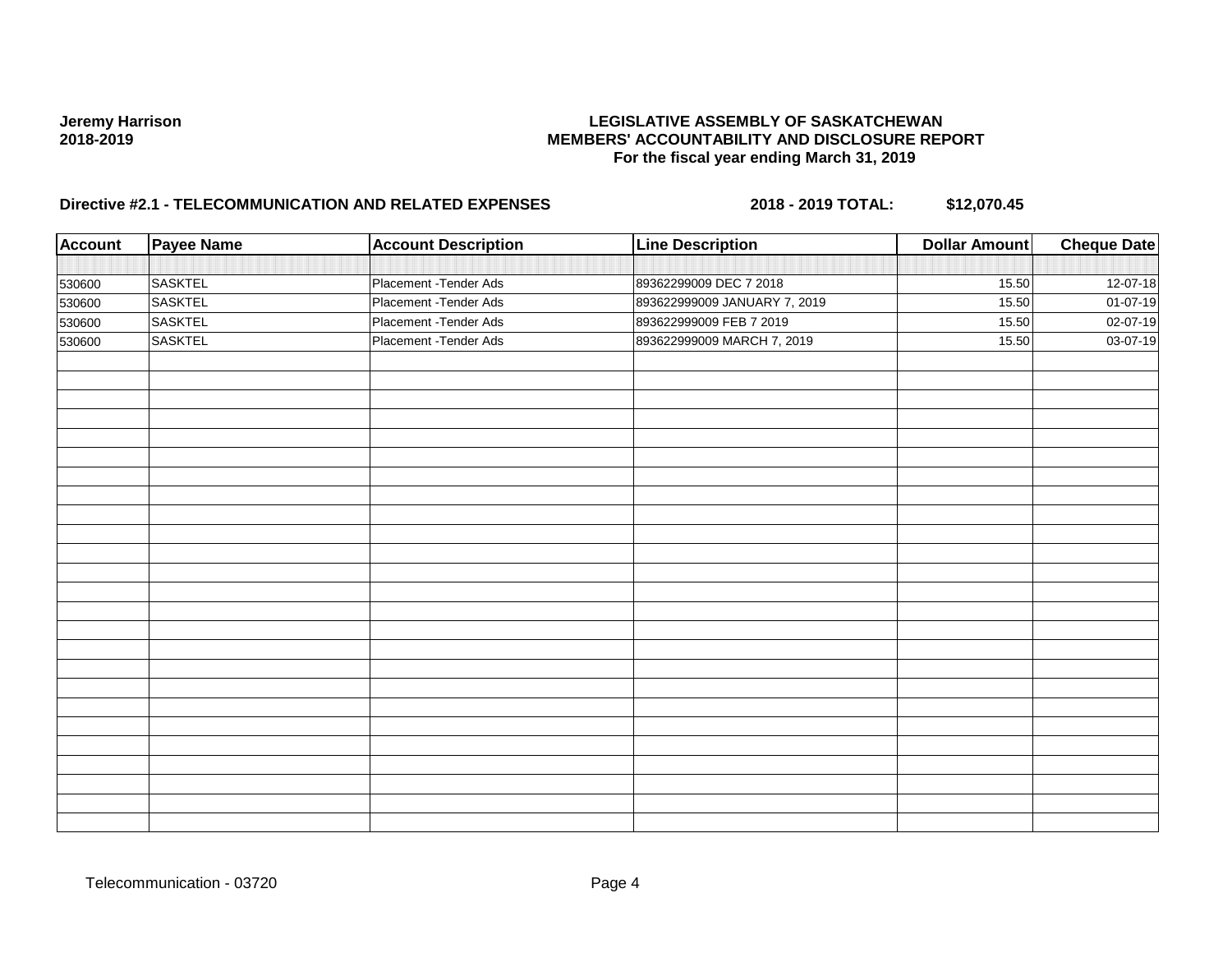| <b>Account</b> | Payee Name | <b>Account Description</b> | <b>Line Description</b> | <b>Dollar Amount</b> | <b>Cheque Date</b> |
|----------------|------------|----------------------------|-------------------------|----------------------|--------------------|
|                |            |                            |                         |                      |                    |
|                |            |                            |                         |                      |                    |
|                |            |                            |                         |                      |                    |
|                |            |                            |                         |                      |                    |
|                |            |                            |                         |                      |                    |
|                |            |                            |                         |                      |                    |
|                |            |                            |                         |                      |                    |
|                |            |                            |                         |                      |                    |
|                |            |                            |                         |                      |                    |
|                |            |                            |                         |                      |                    |
|                |            |                            |                         |                      |                    |
|                |            |                            |                         |                      |                    |
|                |            |                            |                         |                      |                    |
|                |            |                            |                         |                      |                    |
|                |            |                            |                         |                      |                    |
|                |            |                            |                         |                      |                    |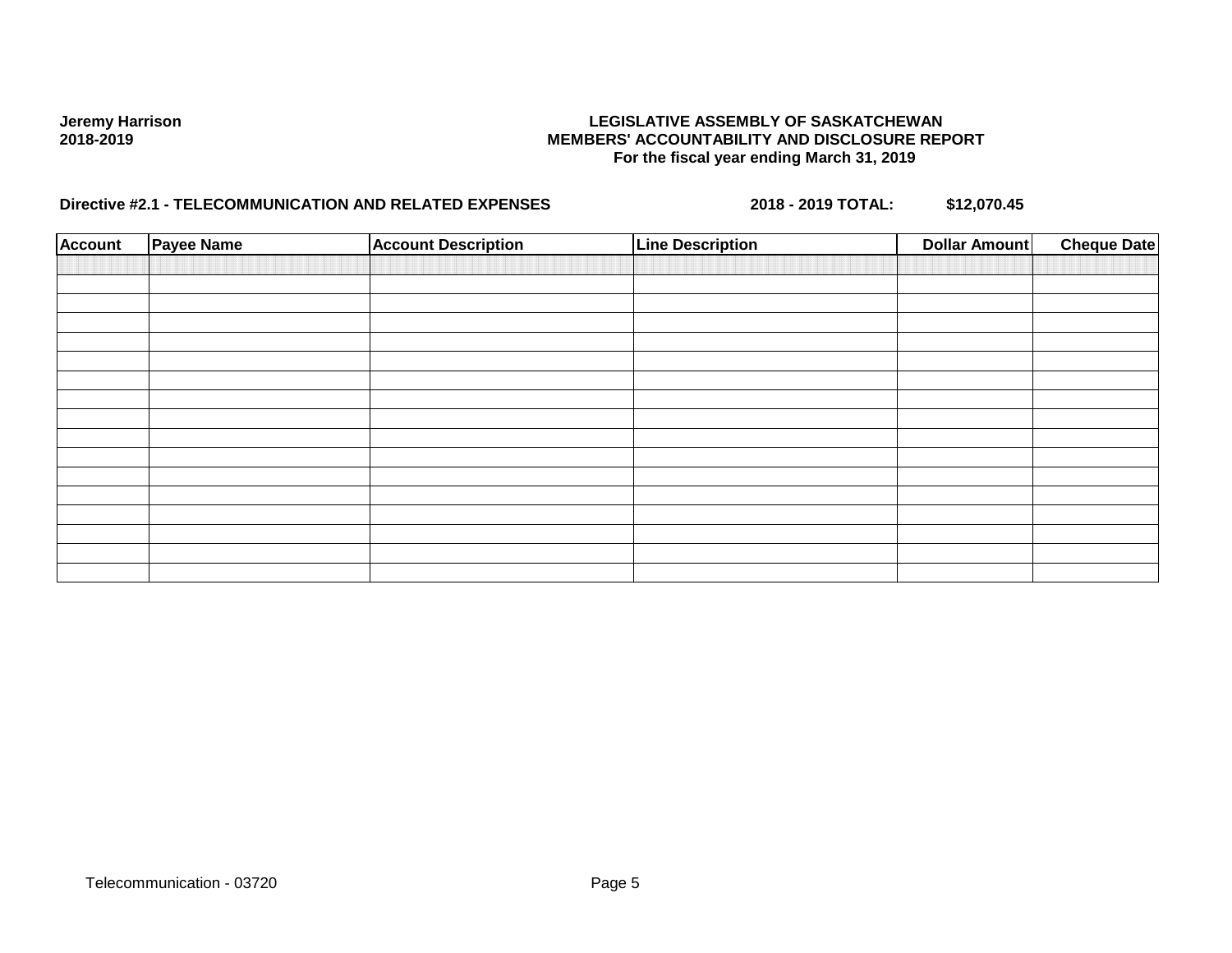## **LEGISLATIVE ASSEMBLY OF SASKATCHEWAN MEMBERS' ACCOUNTABILITY AND DISCLOSURE REPORT For the fiscal year ending March 31, 2019**

| <b>Account</b> | <b>Payee Name</b>   | <b>Account Description</b>  | <b>Line Description</b>              | <b>Dollar Amount</b> | <b>Cheque Date</b> |
|----------------|---------------------|-----------------------------|--------------------------------------|----------------------|--------------------|
|                |                     |                             |                                      |                      |                    |
|                |                     |                             | APRIL 2018 MLA REGINA                |                      |                    |
| 541900         | HARRISON, JEREMY E. | <b>Elected Rep - Travel</b> | <b>ACCOMMODATIONS</b>                | 1,500.00             | 04-18-18           |
| 541900         | HARRISON, JEREMY E. | Elected Rep - Travel        | MLA TRAVEL APRIL 2-18, 2018          | 1,900.11             | 04-18-18           |
| 541900         | HARRISON, JEREMY E. | <b>Elected Rep - Travel</b> | <b>MLA TRAVEL APRIL 8 - 26, 2018</b> | 2.001.77             | $05 - 02 - 18$     |
| 541900         | HARRISON, JEREMY E. | <b>Elected Rep - Travel</b> | MLA TRAVEL APRIL 27 - MAY 13, 2018   | 2,978.59             | $05 - 15 - 18$     |
|                |                     |                             | MAY 2018 MLA REGINA                  |                      |                    |
| 541900         | HARRISON, JEREMY E. | <b>Elected Rep - Travel</b> | <b>ACCOMMODATIONS</b>                | 1,550.00             | 05-29-18           |
|                |                     |                             | JUNE 2018 MLA REGINA                 |                      |                    |
| 541900         | HARRISON, JEREMY E. | <b>Elected Rep - Travel</b> | <b>ACCOMMODATIONS</b>                | 1,500.00             | 06-01-18           |
| 541900         | HARRISON, JEREMY E. | <b>Elected Rep - Travel</b> | MLA TRAVEL MAY 14-31/18              | 2,817.87             | $06 - 01 - 18$     |
| 541900         | HARRISON, JEREMY E. | <b>Elected Rep - Travel</b> | MLA TRAVEL JUNE 2 - 21, 2018         | 1,653.68             | 06-22-18           |
|                |                     |                             | MLA REGINA ACCOMMODATIONS JULY       |                      |                    |
| 541900         | HARRISON, JEREMY E. | <b>Elected Rep - Travel</b> | 2018                                 | 1,550.00             | $07 - 01 - 18$     |
| 541900         | HARRISON, JEREMY E. | <b>Elected Rep - Travel</b> | MLA TRAVEL JUNE 22-JULY 14 2018      | 2.108.36             | $07-14-18$         |
|                |                     |                             | MLA REGINA ACCOMMODATIONS AUGUST     |                      |                    |
| 541900         | HARRISON, JEREMY E. | <b>Elected Rep - Travel</b> | 2018                                 | 1,550.00             | 08-01-18           |
| 541900         | HARRISON, JEREMY E. | <b>Elected Rep - Travel</b> | MLA TRAVEL JULY 16-AUG 15 2018       | 2,273.64             | 08-15-18           |
|                |                     |                             | MLA REGINA ACCOMMODATIONS SEPT       |                      |                    |
| 541900         | HARRISON, JEREMY E. | <b>Elected Rep - Travel</b> | 2018                                 | 1,500.00             | 09-01-18           |
|                |                     |                             | MLA TRAVEL AUGUST 16-SEPTEMBER       |                      |                    |
| 541900         | HARRISON, JEREMY E. | Elected Rep - Travel        | 42018                                | 2,471.70             | 09-01-18           |
| 541900         | HARRISON, JEREMY E. | Elected Rep - Travel        | MLA TRAVEL MAY 25-SEP 24 2018        | 2,089.31             | $10 - 01 - 18$     |
| 541900         | HARRISON, JEREMY E. | Elected Rep - Travel        | MLA TRAVEL SEP 25-OCT 19 2018        | 1,763.96             | $10-21-18$         |
|                |                     |                             | MLA REGINA ACCOMMODATIONS            |                      |                    |
| 541900         | HARRISON, JEREMY E. | Elected Rep - Travel        | OCTOBER 2018                         | 1,550.00             | 10-22-18           |
|                |                     |                             | MLA REGINA ACCOMMODATIONS NOV        |                      |                    |
| 541900         | HARRISON, JEREMY E. | Elected Rep - Travel        | 2018                                 | 1,500.00             | $11 - 01 - 18$     |
| 541900         | HARRISON, JEREMY E. | Elected Rep - Travel        | MLA TRAVEL OCT 20-NOV 6 2018         | 2,318.22             | 11-06-18           |
| 541900         | HARRISON, JEREMY E. | <b>Elected Rep - Travel</b> | MLA TRAVEL NOV 7-21 2018             | 2,438.00             | $11 - 21 - 18$     |
| 541900         | HARRISON, JEREMY E. | Elected Rep - Travel        | MLA REGINA ACCOMMODATION DEC 2018    | 1,550.00             | $12 - 01 - 18$     |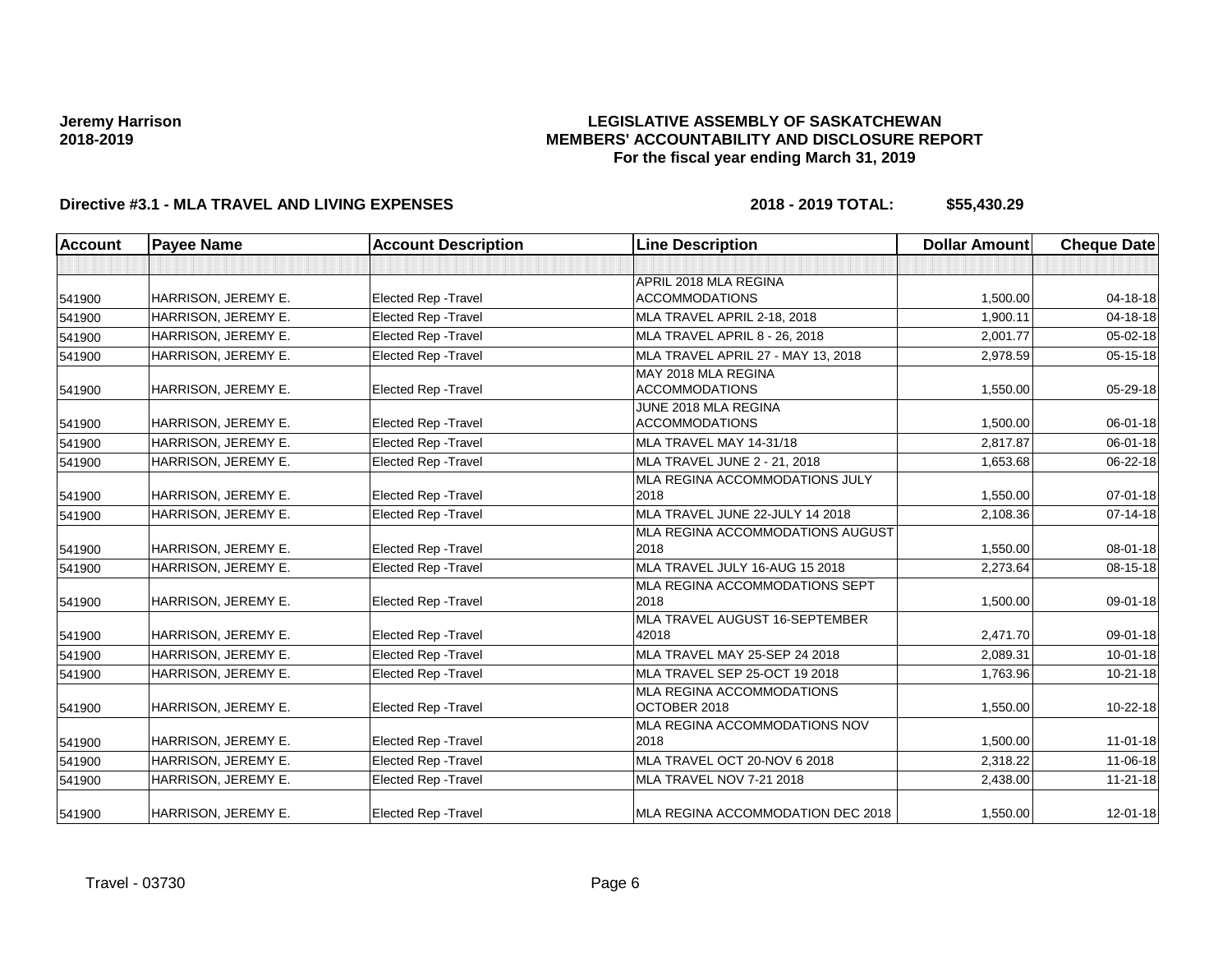## **LEGISLATIVE ASSEMBLY OF SASKATCHEWAN MEMBERS' ACCOUNTABILITY AND DISCLOSURE REPORT For the fiscal year ending March 31, 2019**

| <b>Account</b> | <b>Payee Name</b>   | <b>Account Description</b> | <b>Line Description</b>                      | <b>Dollar Amount</b> | <b>Cheque Date</b> |
|----------------|---------------------|----------------------------|----------------------------------------------|----------------------|--------------------|
|                |                     |                            |                                              |                      |                    |
| 541900         | HARRISON, JEREMY E. | Elected Rep - Travel       | MLA TRAVEL NOV 22-DEC 5 2018                 | 2,333.85             | 12-05-18           |
| 541900         | HARRISON, JEREMY E. | Elected Rep - Travel       | MLA TRAVEL JAN 4-21 2019                     | 1,077.68             | $01 - 01 - 19$     |
| 541900         | HARRISON, JEREMY E. | Elected Rep - Travel       | MLA TRAVEL DECEMBER 6-21, 2018               | 2,315.72             | 01-07-19           |
| 541900         | HARRISON, JEREMY E. | Elected Rep - Travel       | JAN 2019 MLA REGINA<br><b>ACCOMMODATIONS</b> | 1,645.69             | 02-01-19           |
| 541900         | HARRISON, JEREMY E. | Elected Rep - Travel       | MLA TRAVEL JAN 22-FEB 7 2019                 | 1,175.70             | 02-10-19           |
| 541900         | HARRISON, JEREMY E. | Elected Rep - Travel       | FEB 2019 MLA REGINA<br><b>ACCOMMODATIONS</b> | 1,283.44             | 03-04-19           |
| 541900         | HARRISON, JEREMY E. | Elected Rep - Travel       | MLA TRAVEL FEB 8-MAR 7 2019                  | 1,795.26             | 03-17-19           |
| 541900         | HARRISON, JEREMY E. | Elected Rep - Travel       | MAR 2019 MLA REGINA ACCOMMODATION            | 1,235.48             | 03-31-19           |
| 541900         | HARRISON, JEREMY E. | Elected Rep - Travel       | MLA TRAVEL MAR 18 - 31 2019                  | 2,002.26             | 03-31-19           |
|                |                     |                            |                                              |                      |                    |
|                |                     |                            |                                              |                      |                    |
|                |                     |                            |                                              |                      |                    |
|                |                     |                            |                                              |                      |                    |
|                |                     |                            |                                              |                      |                    |
|                |                     |                            |                                              |                      |                    |
|                |                     |                            |                                              |                      |                    |
|                |                     |                            |                                              |                      |                    |
|                |                     |                            |                                              |                      |                    |
|                |                     |                            |                                              |                      |                    |
|                |                     |                            |                                              |                      |                    |
|                |                     |                            |                                              |                      |                    |
|                |                     |                            |                                              |                      |                    |
|                |                     |                            |                                              |                      |                    |
|                |                     |                            |                                              |                      |                    |
|                |                     |                            |                                              |                      |                    |
|                |                     |                            |                                              |                      |                    |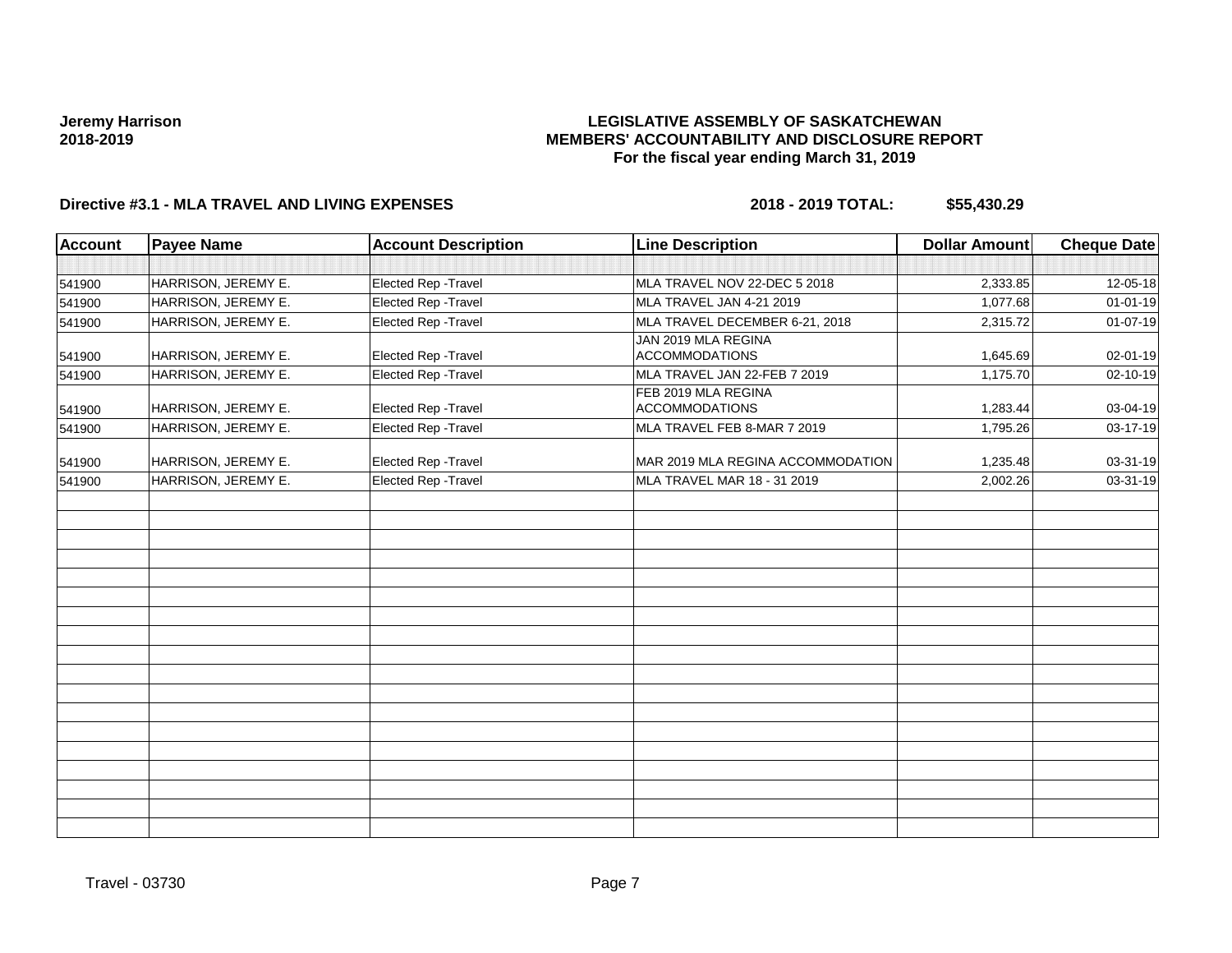## **LEGISLATIVE ASSEMBLY OF SASKATCHEWAN MEMBERS' ACCOUNTABILITY AND DISCLOSURE REPORT For the fiscal year ending March 31, 2019**

| <b>Account</b> | Payee Name | <b>Account Description</b> | <b>Line Description</b> | <b>Cheque Date</b><br><b>Dollar Amount</b> |  |
|----------------|------------|----------------------------|-------------------------|--------------------------------------------|--|
|                |            |                            |                         |                                            |  |
|                |            |                            |                         |                                            |  |
|                |            |                            |                         |                                            |  |
|                |            |                            |                         |                                            |  |
|                |            |                            |                         |                                            |  |
|                |            |                            |                         |                                            |  |
|                |            |                            |                         |                                            |  |
|                |            |                            |                         |                                            |  |
|                |            |                            |                         |                                            |  |
|                |            |                            |                         |                                            |  |
|                |            |                            |                         |                                            |  |
|                |            |                            |                         |                                            |  |
|                |            |                            |                         |                                            |  |
|                |            |                            |                         |                                            |  |
|                |            |                            |                         |                                            |  |
|                |            |                            |                         |                                            |  |
|                |            |                            |                         |                                            |  |
|                |            |                            |                         |                                            |  |
|                |            |                            |                         |                                            |  |
|                |            |                            |                         |                                            |  |
|                |            |                            |                         |                                            |  |
|                |            |                            |                         |                                            |  |
|                |            |                            |                         |                                            |  |
|                |            |                            |                         |                                            |  |
|                |            |                            |                         |                                            |  |
|                |            |                            |                         |                                            |  |
|                |            |                            |                         |                                            |  |
|                |            |                            |                         |                                            |  |
|                |            |                            |                         |                                            |  |
|                |            |                            |                         |                                            |  |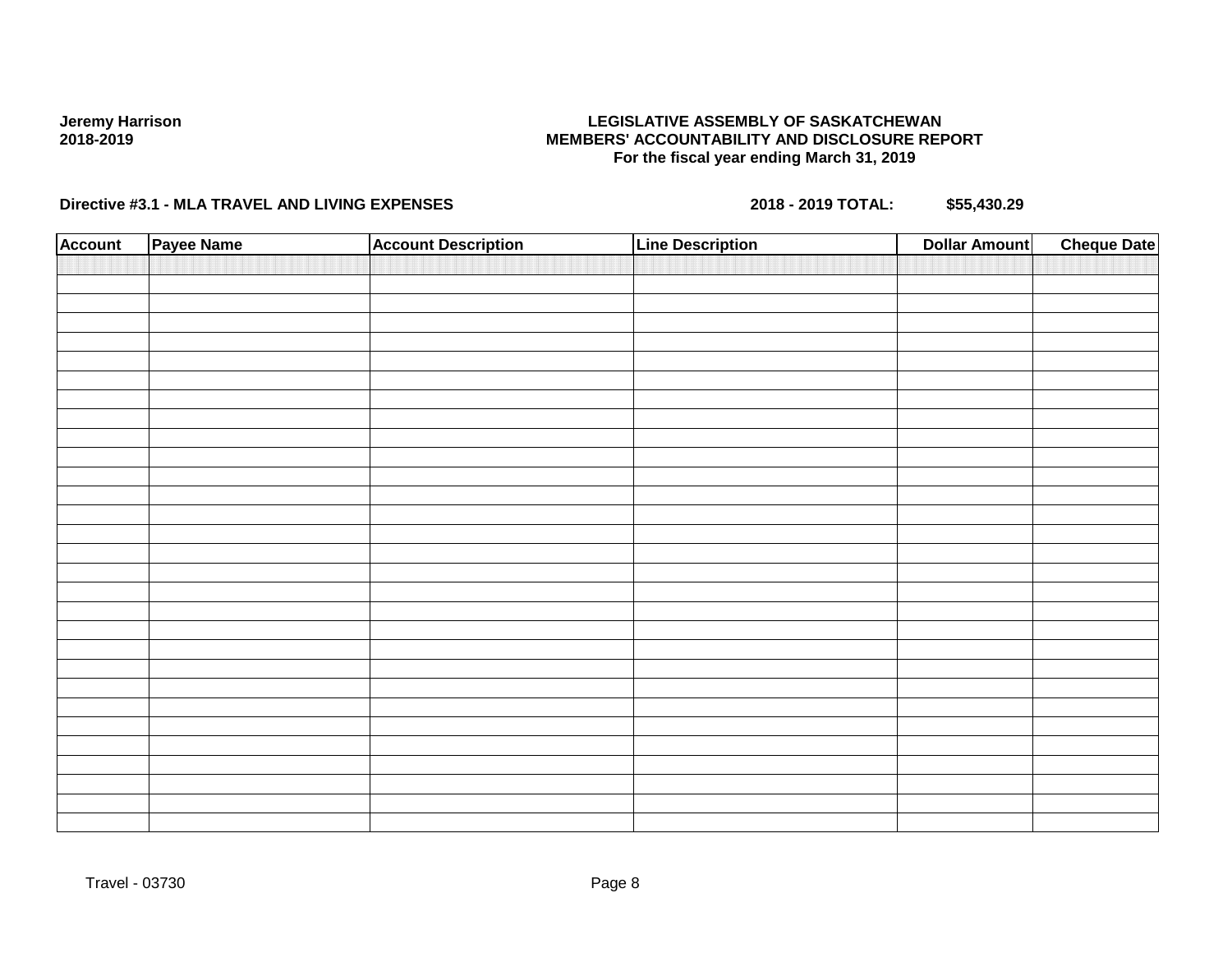## **LEGISLATIVE ASSEMBLY OF SASKATCHEWAN MEMBERS' ACCOUNTABILITY AND DISCLOSURE REPORT For the fiscal year ending March 31, 2019**

| <b>Account</b> | Payee Name | <b>Account Description</b> | <b>Line Description</b> | <b>Cheque Date</b><br><b>Dollar Amount</b> |
|----------------|------------|----------------------------|-------------------------|--------------------------------------------|
|                |            |                            |                         |                                            |
|                |            |                            |                         |                                            |
|                |            |                            |                         |                                            |
|                |            |                            |                         |                                            |
|                |            |                            |                         |                                            |
|                |            |                            |                         |                                            |
|                |            |                            |                         |                                            |
|                |            |                            |                         |                                            |
|                |            |                            |                         |                                            |
|                |            |                            |                         |                                            |
|                |            |                            |                         |                                            |
|                |            |                            |                         |                                            |
|                |            |                            |                         |                                            |
|                |            |                            |                         |                                            |
|                |            |                            |                         |                                            |
|                |            |                            |                         |                                            |
|                |            |                            |                         |                                            |
|                |            |                            |                         |                                            |
|                |            |                            |                         |                                            |
|                |            |                            |                         |                                            |
|                |            |                            |                         |                                            |
|                |            |                            |                         |                                            |
|                |            |                            |                         |                                            |
|                |            |                            |                         |                                            |
|                |            |                            |                         |                                            |
|                |            |                            |                         |                                            |
|                |            |                            |                         |                                            |
|                |            |                            |                         |                                            |
|                |            |                            |                         |                                            |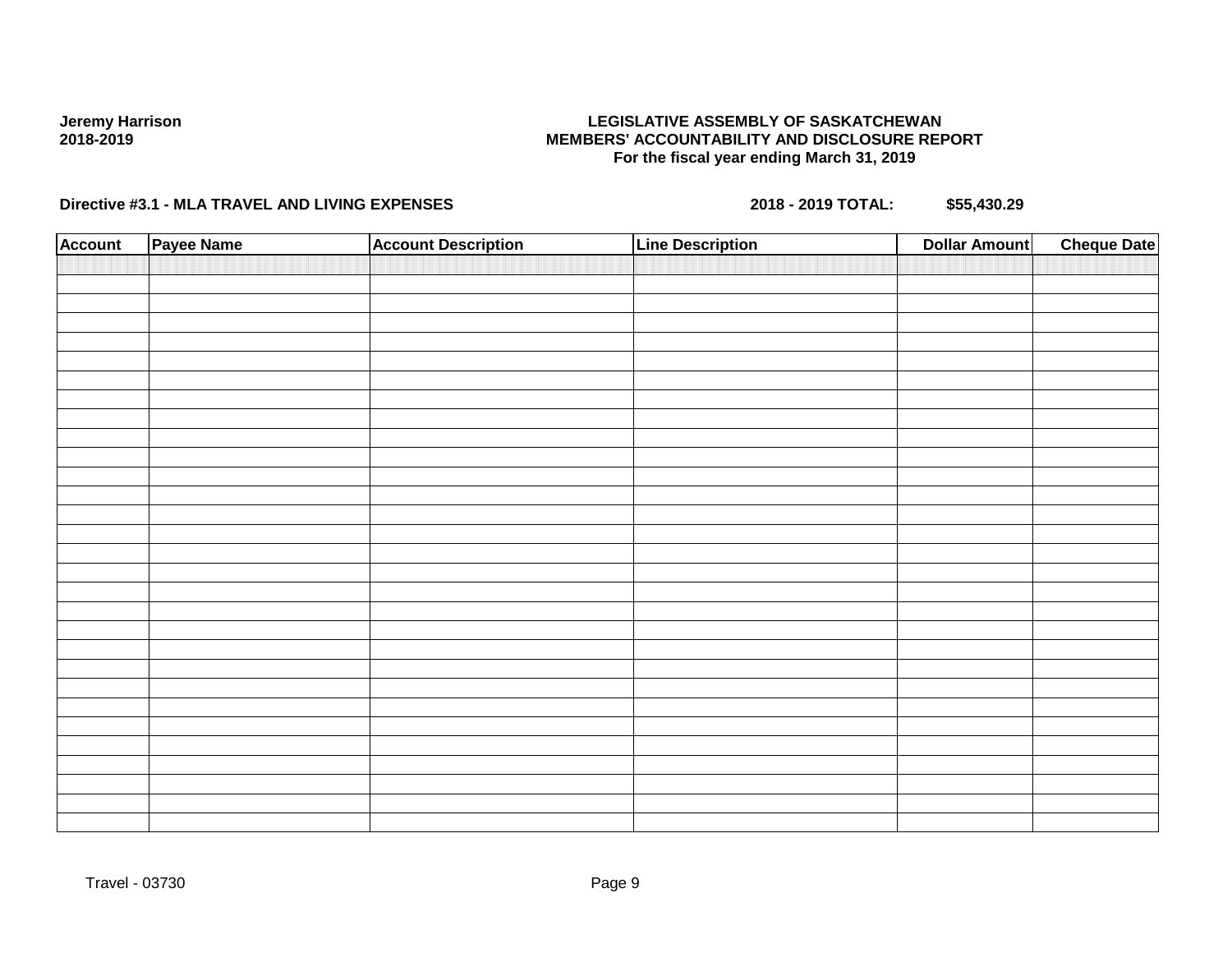## **LEGISLATIVE ASSEMBLY OF SASKATCHEWAN MEMBERS' ACCOUNTABILITY AND DISCLOSURE REPORT For the fiscal year ending March 31, 2019**

| <b>Account</b> | <b>Payee Name</b> | <b>Account Description</b> | <b>Line Description</b> | <b>Dollar Amount</b> | <b>Cheque Date</b> |
|----------------|-------------------|----------------------------|-------------------------|----------------------|--------------------|
|                |                   |                            |                         |                      |                    |
|                |                   |                            |                         |                      |                    |
|                |                   |                            |                         |                      |                    |
|                |                   |                            |                         |                      |                    |
|                |                   |                            |                         |                      |                    |
|                |                   |                            |                         |                      |                    |
|                |                   |                            |                         |                      |                    |
|                |                   |                            |                         |                      |                    |
|                |                   |                            |                         |                      |                    |
|                |                   |                            |                         |                      |                    |
|                |                   |                            |                         |                      |                    |
|                |                   |                            |                         |                      |                    |
|                |                   |                            |                         |                      |                    |
|                |                   |                            |                         |                      |                    |
|                |                   |                            |                         |                      |                    |
|                |                   |                            |                         |                      |                    |
|                |                   |                            |                         |                      |                    |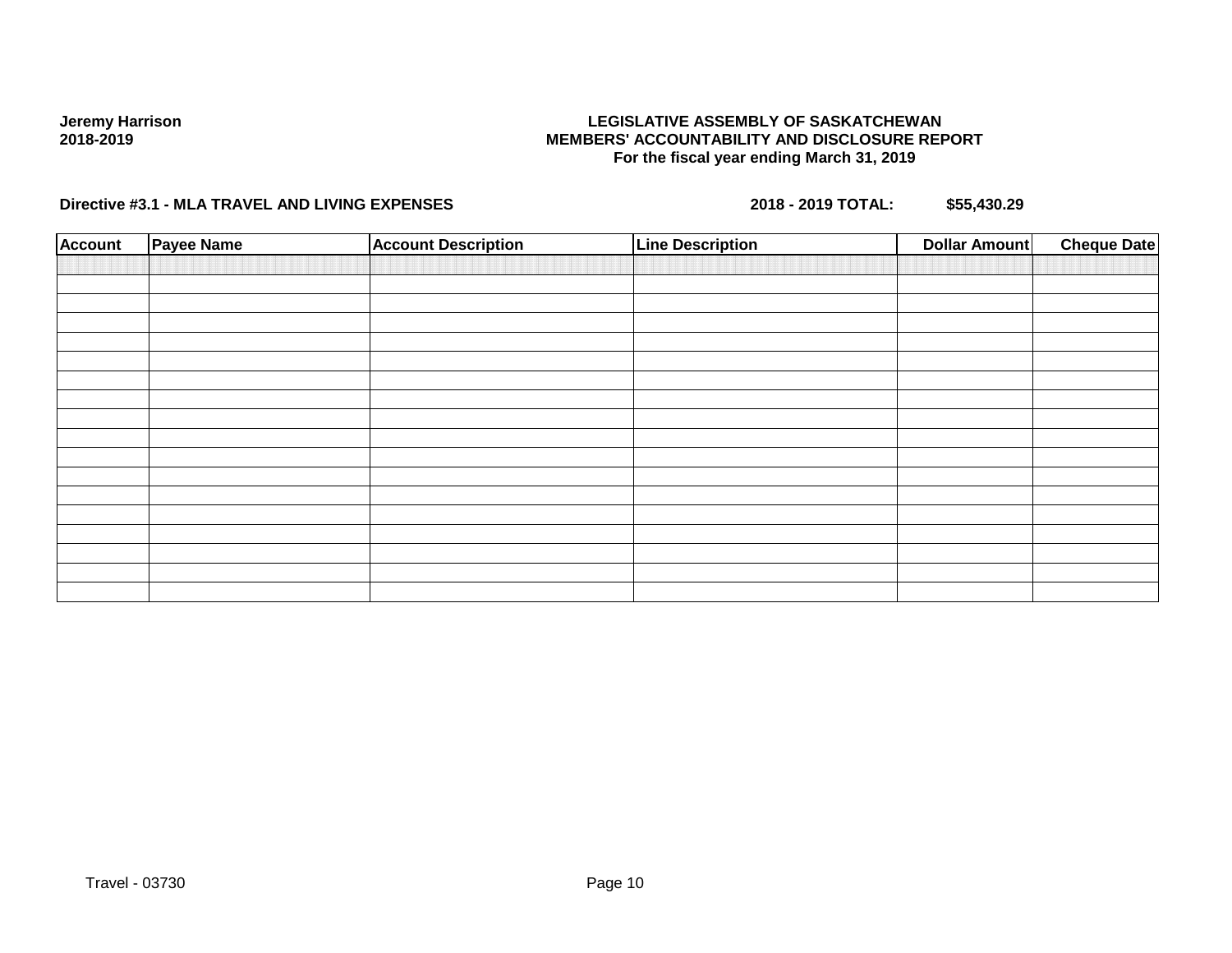## **LEGISLATIVE ASSEMBLY OF SASKATCHEWAN MEMBERS' ACCOUNTABILITY AND DISCLOSURE REPORT For the fiscal year ending March 31, 2019**

| <b>Account</b> | <b>Payee Name</b>                                         | <b>Account Description</b>                | <b>Line Description</b>        | <b>Dollar Amount</b> | <b>Cheque Date</b> |
|----------------|-----------------------------------------------------------|-------------------------------------------|--------------------------------|----------------------|--------------------|
|                |                                                           |                                           |                                |                      |                    |
| 522000         | <b>FOUR SUM PROPERTIES</b>                                | Rent of Ground, Buildings and Other Space | APRIL 2018 MLA OFFICE RENT     | 1,050.00             | 04-01-18           |
| 522000         | <b>FOUR SUM PROPERTIES</b>                                | Rent of Ground, Buildings and Other Space | MAY 2018 MLA OFFICE RENT       | 1,050.00             | 04-13-18           |
| 522000         | <b>FOUR SUM PROPERTIES</b>                                | Rent of Ground, Buildings and Other Space | JUNE 2018 MLA OFFICE RENT      | 1,050.00             | 05-18-18           |
| 522000         | <b>FOUR SUM PROPERTIES</b>                                | Rent of Ground, Buildings and Other Space | JULY 2018 MLA OFFICE RENT      | 1,050.00             | 06-20-18           |
| 522000         | <b>FOUR SUM PROPERTIES</b>                                | Rent of Ground, Buildings and Other Space | MLA OFFICE RENT AUGUST 2018    | 1,050.00             | 07-23-18           |
| 522000         | <b>FOUR SUM PROPERTIES</b>                                | Rent of Ground, Buildings and Other Space | MLA OFFICE RENT SEPTEMBER 2018 | 1,050.00             | 08-20-18           |
| 522000         | <b>FOUR SUM PROPERTIES</b>                                | Rent of Ground, Buildings and Other Space | MLA OFFICE RENT OCTOBER 2018   | 1,050.00             | 09-20-18           |
| 522000         | <b>FOUR SUM PROPERTIES</b>                                | Rent of Ground, Buildings and Other Space | MLA OFFICE RENT NOVMEBER 2018  | 1,050.00             | $10-18-18$         |
| 522000         | <b>FOUR SUM PROPERTIES</b>                                | Rent of Ground, Buildings and Other Space | DEC 2018 MLA OFFICE RENT       | 1,050.00             | 11-20-18           |
| 522000         | <b>FOUR SUM PROPERTIES</b>                                | Rent of Ground, Buildings and Other Space | JANUARY 2019 MLA OFFICE RENT   | 1,050.00             | 12-18-18           |
| 522000         | <b>FOUR SUM PROPERTIES</b>                                | Rent of Ground, Buildings and Other Space | FEBRUARY 2019 MLA OFFICE RENT  | 1,050.00             | $01 - 15 - 19$     |
| 522000         | <b>FOUR SUM PROPERTIES</b>                                | Rent of Ground, Buildings and Other Space | MAR/19 MLA OFFICE RENT         | 1,050.00             | 02-11-19           |
| 522200         | KONICA MINOLTA BUSINESS<br><b>SOLUTIONS (CANADA) LTD.</b> | <b>Rent of Photocopiers</b>               | <b>COPIER CHARGES</b>          | 103.24               | 04-01-18           |
| 522200         | KONICA MINOLTA BUSINESS<br>SOLUTIONS (CANADA) LTD.        | Rent of Photocopiers                      | <b>COPIER CHARGES</b>          | 9.51                 | 04-01-18           |
| 522200         | KONICA MINOLTA BUSINESS<br>SOLUTIONS (CANADA) LTD.        | Rent of Photocopiers                      | <b>COPIER CHARGES</b>          | 4.05                 | 05-01-18           |
| 522200         | KONICA MINOLTA BUSINESS<br>SOLUTIONS (CANADA) LTD.        | Rent of Photocopiers                      | <b>COPIER CHARGES</b>          | 103.24               | 05-01-18           |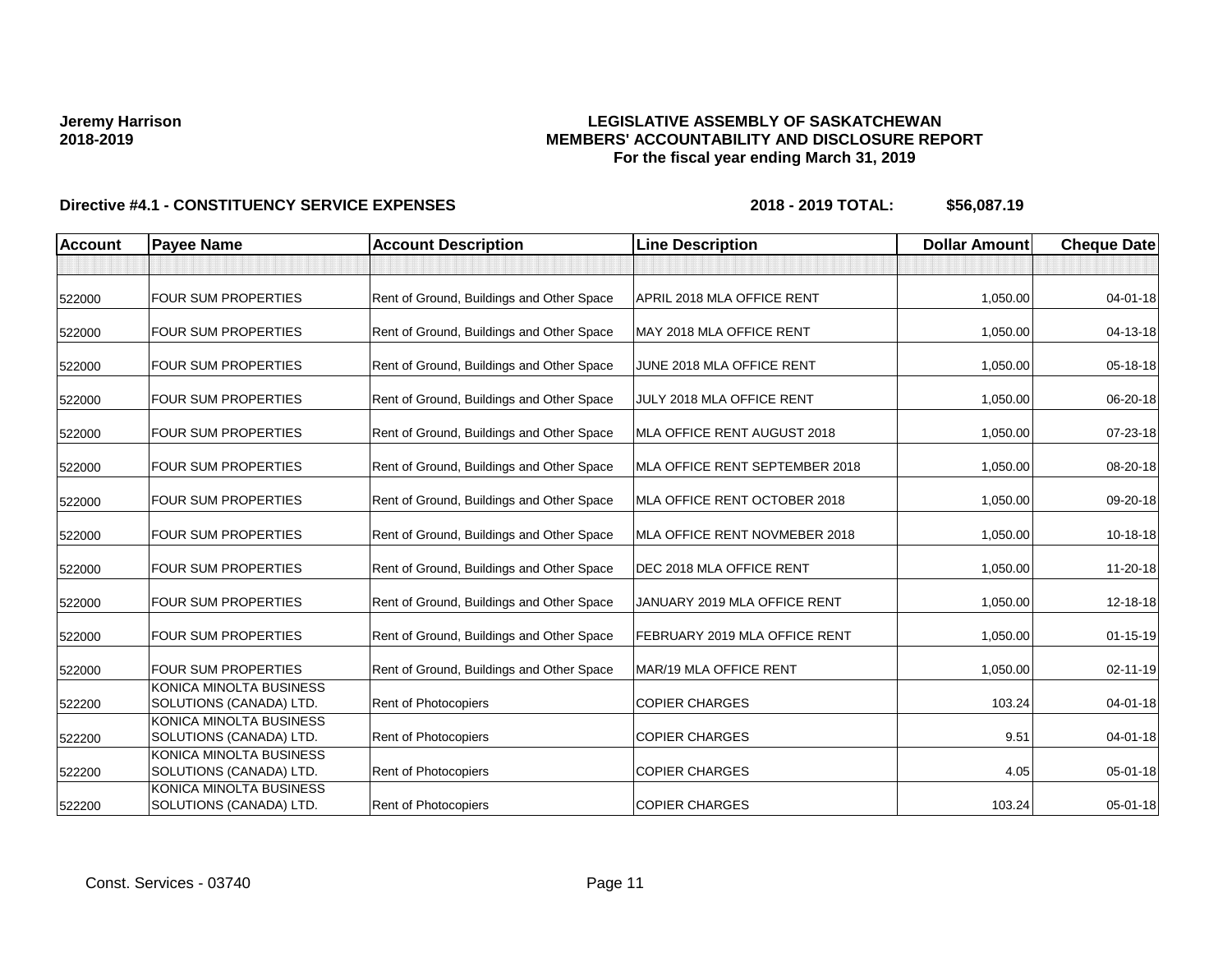## **LEGISLATIVE ASSEMBLY OF SASKATCHEWAN MEMBERS' ACCOUNTABILITY AND DISCLOSURE REPORT For the fiscal year ending March 31, 2019**

| <b>Account</b> | <b>Payee Name</b>       | <b>Account Description</b>  | <b>Line Description</b> | <b>Dollar Amount</b> | <b>Cheque Date</b> |
|----------------|-------------------------|-----------------------------|-------------------------|----------------------|--------------------|
|                |                         |                             |                         |                      |                    |
|                | KONICA MINOLTA BUSINESS |                             |                         |                      |                    |
| 522200         | SOLUTIONS (CANADA) LTD. | <b>Rent of Photocopiers</b> | <b>COPIER CHARGES</b>   | 103.24               | 06-01-18           |
|                | KONICA MINOLTA BUSINESS |                             |                         |                      |                    |
| 522200         | SOLUTIONS (CANADA) LTD. | Rent of Photocopiers        | <b>COPIER CHARGES</b>   | 24.25                | $07 - 01 - 18$     |
|                | KONICA MINOLTA BUSINESS |                             |                         |                      |                    |
| 522200         | SOLUTIONS (CANADA) LTD. | <b>Rent of Photocopiers</b> | <b>COPIER CHARGES</b>   | 2.55                 | $07 - 01 - 18$     |
|                | KONICA MINOLTA BUSINESS |                             |                         |                      |                    |
| 522200         | SOLUTIONS (CANADA) LTD. | <b>Rent of Photocopiers</b> | <b>COPIER CHARGES</b>   | 103.24               | $07 - 01 - 18$     |
|                | KONICA MINOLTA BUSINESS |                             |                         |                      |                    |
| 522200         | SOLUTIONS (CANADA) LTD. | Rent of Photocopiers        | <b>COPIER CHARGES</b>   | 4.81                 | 08-01-18           |
|                | KONICA MINOLTA BUSINESS |                             |                         |                      |                    |
| 522200         | SOLUTIONS (CANADA) LTD. | <b>Rent of Photocopiers</b> | <b>COPIER CHARGES</b>   | 82.60                | 08-10-18           |
|                | KONICA MINOLTA BUSINESS |                             |                         |                      |                    |
| 522200         | SOLUTIONS (CANADA) LTD. | Rent of Photocopiers        | <b>COPIER CHARGES</b>   | 82.60                | 09-01-18           |
|                | KONICA MINOLTA BUSINESS |                             |                         |                      |                    |
| 522200         | SOLUTIONS (CANADA) LTD. | <b>Rent of Photocopiers</b> | <b>COPIER CHARGES</b>   | 82.60                | $10 - 01 - 18$     |
|                | KONICA MINOLTA BUSINESS |                             |                         |                      |                    |
| 522200         | SOLUTIONS (CANADA) LTD. | Rent of Photocopiers        | <b>COPIER CHARGES</b>   | 23.03                | $10 - 01 - 18$     |
|                | KONICA MINOLTA BUSINESS |                             |                         |                      |                    |
| 522200         | SOLUTIONS (CANADA) LTD. | Rent of Photocopiers        | <b>COPIER CHARGES</b>   | 6.00                 | $10 - 01 - 18$     |
|                | KONICA MINOLTA BUSINESS |                             |                         |                      |                    |
| 522200         | SOLUTIONS (CANADA) LTD. | <b>Rent of Photocopiers</b> | <b>COPIER CHARGES</b>   | 82.60                | $11-01-18$         |
|                | KONICA MINOLTA BUSINESS |                             |                         |                      |                    |
| 522200         | SOLUTIONS (CANADA) LTD. | Rent of Photocopiers        | <b>COPIER CHARGES</b>   | 6.22                 | $11 - 01 - 18$     |
|                | KONICA MINOLTA BUSINESS |                             |                         |                      |                    |
| 522200         | SOLUTIONS (CANADA) LTD. | Rent of Photocopiers        | <b>COPIER CHARGES</b>   | 82.60                | $01 - 01 - 19$     |
|                | KONICA MINOLTA BUSINESS |                             |                         |                      |                    |
| 522200         | SOLUTIONS (CANADA) LTD. | <b>Rent of Photocopiers</b> | <b>COPIER CHARGES</b>   | 4.72                 | $01 - 01 - 19$     |
|                | KONICA MINOLTA BUSINESS |                             |                         |                      |                    |
| 522200         | SOLUTIONS (CANADA) LTD. | <b>Rent of Photocopiers</b> | <b>COPIER CHARGES</b>   | 4.45                 | $01 - 01 - 19$     |
|                | KONICA MINOLTA BUSINESS |                             |                         |                      |                    |
| 522200         | SOLUTIONS (CANADA) LTD. | <b>Rent of Photocopiers</b> | <b>COPIER CHARGES</b>   | 82.60                | $01 - 01 - 19$     |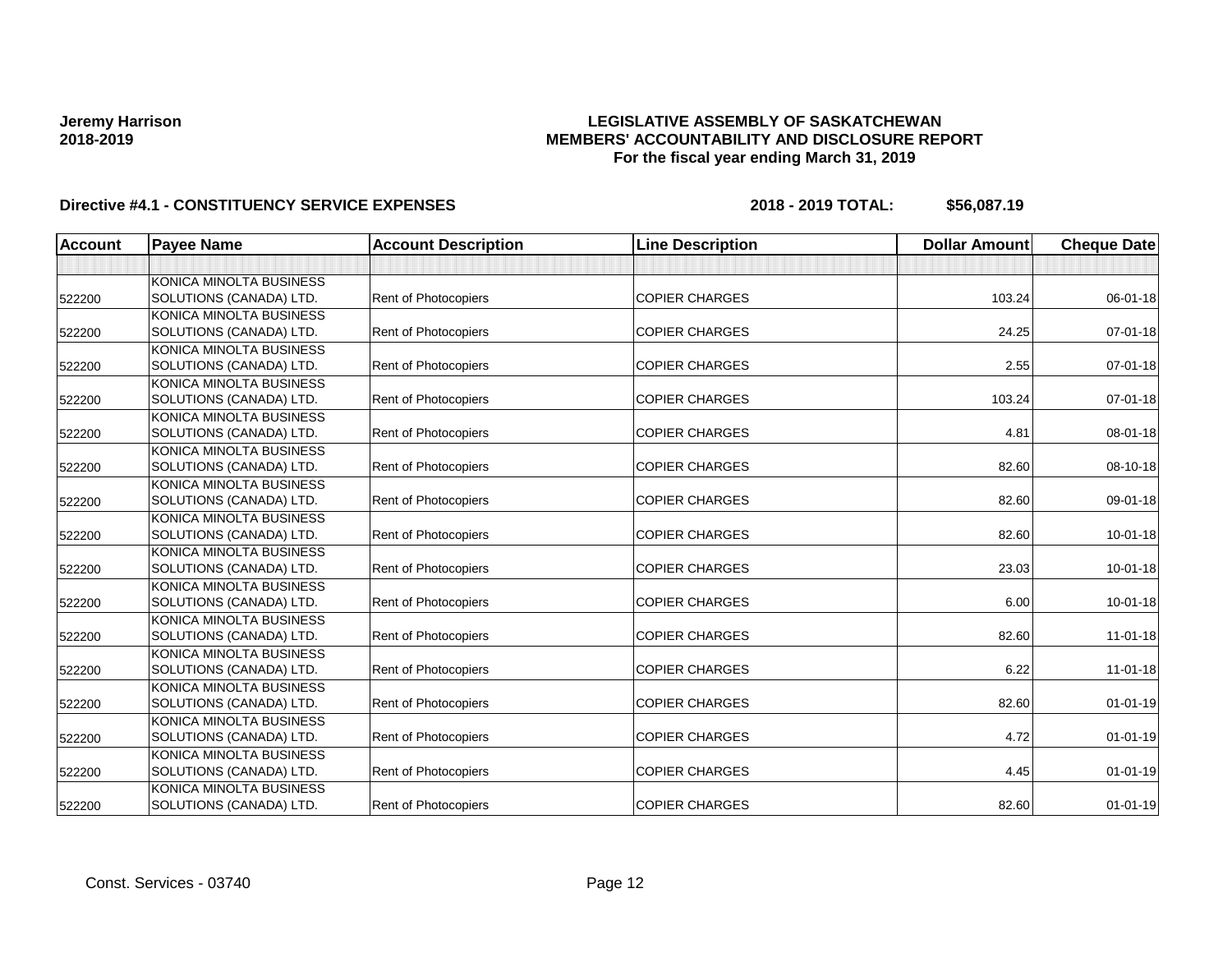## **LEGISLATIVE ASSEMBLY OF SASKATCHEWAN MEMBERS' ACCOUNTABILITY AND DISCLOSURE REPORT For the fiscal year ending March 31, 2019**

| <b>Account</b> | <b>Payee Name</b>            | <b>Account Description</b>           | <b>Line Description</b>                | <b>Dollar Amount</b> | <b>Cheque Date</b> |
|----------------|------------------------------|--------------------------------------|----------------------------------------|----------------------|--------------------|
|                |                              |                                      |                                        |                      |                    |
|                | KONICA MINOLTA BUSINESS      |                                      |                                        |                      |                    |
| 522200         | SOLUTIONS (CANADA) LTD.      | Rent of Photocopiers                 | <b>COPIER CHARGES</b>                  | 82.60                | 03-01-19           |
|                | KONICA MINOLTA BUSINESS      |                                      |                                        |                      |                    |
| 522200         | SOLUTIONS (CANADA) LTD.      | Rent of Photocopiers                 | <b>COPIER CHARGES</b>                  | 82.60                | 03-01-19           |
|                | KONICA MINOLTA BUSINESS      |                                      |                                        |                      |                    |
| 522200         | SOLUTIONS (CANADA) LTD.      | <b>Rent of Photocopiers</b>          | <b>COPIER CHARGES</b>                  | 3.55                 | 03-01-19           |
|                | KONICA MINOLTA BUSINESS      |                                      |                                        |                      |                    |
| 522200         | SOLUTIONS (CANADA) LTD.      | Rent of Photocopiers                 | <b>COPIER CHARGES</b>                  | 5.54                 | 03-01-19           |
|                | MINISTER OF FINANCE-MINISTRY |                                      |                                        |                      |                    |
| 522200         | OF CENTRAL SERVICES          | <b>Rent of Photocopiers</b>          | <b>COPIER SERVICE FEES</b>             | 100.00               | 12-01-18           |
|                | AFFINITY INSURANCE SERVICES  |                                      |                                        |                      |                    |
| 522500         | <b>MEADOW LAKE</b>           | <b>Insurance Premiums</b>            | <b>INSURANCE PREMIUMS</b>              | 511.98               | 03-01-19           |
| 525000         | CANADA POST CORPORATION      | Postal, Courier, Freight and Related | <b>MAILOUT POSTAGE</b>                 | 69.82                | 09-01-18           |
| 525000         | CANADA POST CORPORATION      | Postal, Courier, Freight and Related | <b>MAILOUT</b>                         | 1,066.33             | $01 - 01 - 19$     |
|                |                              |                                      | REIMB:                                 |                      |                    |
|                |                              |                                      | <b>FLOWERS/POSTAGE/NEWSPAPERS/OFFI</b> |                      |                    |
| 525000         | HARRISON, JEREMY E.          | Postal, Courier, Freight and Related | <b>CE SUPPLIES</b>                     | 67.40                | $05 - 21 - 18$     |
|                |                              |                                      | <b>REIMB: MISC OFFICE SUPPLIES AND</b> |                      |                    |
| 525000         | HARRISON, JEREMY E.          | Postal, Courier, Freight and Related | <b>POSTAGE</b>                         | 15.28                | 06-01-18           |
| 525000         | HARRISON, JEREMY E.          | Postal, Courier, Freight and Related | <b>REIMB: POSTAGE</b>                  | 16.88                | $07 - 01 - 18$     |
| 525000         | HARRISON, JEREMY E.          | Postal, Courier, Freight and Related | <b>REIMB: POSTAGE</b>                  | 12.92                | 08-01-18           |
| 525000         | HARRISON, JEREMY E.          | Postal, Courier, Freight and Related | <b>REIMB: POSTAGE</b>                  | 13.61                | 08-01-18           |
| 525000         | HARRISON, JEREMY E.          | Postal, Courier, Freight and Related | <b>REIMB: POSTAGE</b>                  | 28.56                | 03-15-19           |
|                | MINISTER OF FINANCE-MINISTRY |                                      |                                        |                      |                    |
| 525000         | OF CENTRAL SERVICES          | Postal, Courier, Freight and Related | MAY 2018 MAIL SERVICES                 | 47.92                | 06-18-18           |
|                | MINISTER OF FINANCE-MINISTRY |                                      |                                        |                      |                    |
| 525000         | OF CENTRAL SERVICES          | Postal, Courier, Freight and Related | APRIL 2018 MAIL SERVICES               | 47.92                | 06-18-18           |
|                | MINISTER OF FINANCE-MINISTRY |                                      |                                        |                      |                    |
| 525000         | OF CENTRAL SERVICES          | Postal, Courier, Freight and Related | MAIL SERVICES JUNE 2018                | 48.42                | 08-01-18           |
|                | MINISTER OF FINANCE-MINISTRY |                                      |                                        |                      |                    |
| 525000         | OF CENTRAL SERVICES          | Postal, Courier, Freight and Related | MAIL SERVICES JULY 2018                | 45.96                | 09-06-18           |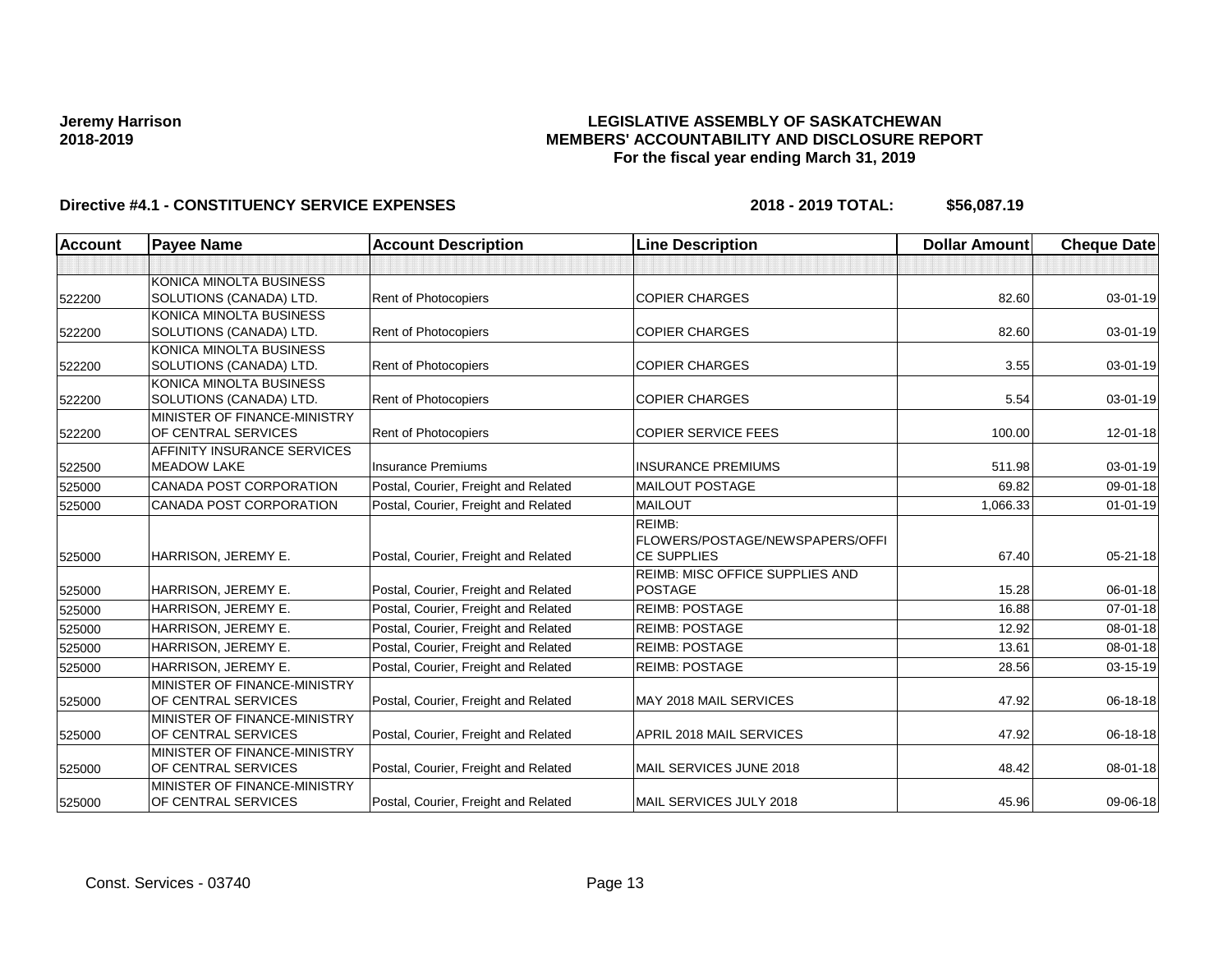## **LEGISLATIVE ASSEMBLY OF SASKATCHEWAN MEMBERS' ACCOUNTABILITY AND DISCLOSURE REPORT For the fiscal year ending March 31, 2019**

| Account | <b>Payee Name</b>                                          | <b>Account Description</b>                | <b>Line Description</b>                                     | <b>Dollar Amount</b> | <b>Cheque Date</b> |
|---------|------------------------------------------------------------|-------------------------------------------|-------------------------------------------------------------|----------------------|--------------------|
|         |                                                            |                                           |                                                             |                      |                    |
| 525000  | MINISTER OF FINANCE-MINISTRY<br><b>OF CENTRAL SERVICES</b> | Postal, Courier, Freight and Related      | MAIL SERVICES AUGUST 2018                                   | 45.96                | 10-10-18           |
| 525000  | MINISTER OF FINANCE-MINISTRY<br>OF CENTRAL SERVICES        | Postal, Courier, Freight and Related      | MAIL SERVICES SEPTEMBER, 2018                               | 46.02                | $11 - 01 - 18$     |
| 525000  | MINISTER OF FINANCE-MINISTRY<br>OF CENTRAL SERVICES        | Postal, Courier, Freight and Related      | MAIL SERVICES OCTOBER 2018                                  | 46.02                | $12 - 01 - 18$     |
| 525000  | MINISTER OF FINANCE-MINISTRY<br>OF CENTRAL SERVICES        | Postal, Courier, Freight and Related      | MAIL SERVICES NOV 2018                                      | 46.02                | $01 - 01 - 19$     |
| 525000  | MINISTER OF FINANCE-MINISTRY<br>OF CENTRAL SERVICES        | Postal, Courier, Freight and Related      | MAIL SERVICES DECEMBER 2018                                 | 46.02                | $02 - 01 - 19$     |
| 525000  | MINISTER OF FINANCE-MINISTRY<br>OF CENTRAL SERVICES        | Postal, Courier, Freight and Related      | JANUARY 2019 MAIL SERVICES                                  | 46.02                | 03-01-19           |
| 525000  | MINISTER OF FINANCE-MINISTRY<br>OF CENTRAL SERVICES        | Postal, Courier, Freight and Related      | MAIL SERVICES FEB 2019                                      | 58.26                | 03-14-19           |
| 525000  | MINISTER OF FINANCE-MINISTRY<br>OF CENTRAL SERVICES        | Postal, Courier, Freight and Related      | MAR/19 MAIL SERVICES                                        | 46.37                | 03-31-19           |
| 527600  | HARRISON, JEREMY E.                                        | Telecommunications                        | <b>REIMB: IPHONE ACCESSORIES</b>                            | 260.78               | 10-14-18           |
| 527600  | HARRISON, JEREMY E.                                        | Telecommunications                        | <b>REIMB: IPHONE ACCESSORIES</b>                            | 138.73               | 10-19-18           |
| 528000  | <b>KELLY'S COMPUTER WORKS</b>                              | <b>Support Services</b>                   | <b>COMPUTER REPAIR</b>                                      | 122.10               | $01 - 03 - 19$     |
| 528100  | HARRISON, JEREMY E.                                        | <b>Information Services Subscriptions</b> | <b>REIMB: ONLINE SUBSCRIPTION</b>                           | 29.40                | $10 - 21 - 18$     |
| 530000  | <b>COWAN IMAGING GROUP</b>                                 | <b>Communications Development Costs</b>   | <b>SIGN PRODUCTION</b>                                      | 1.162.70             | $10 - 01 - 18$     |
| 530000  | <b>PROLINE DECALS &amp; SIGNS</b>                          | <b>Communications Development Costs</b>   | <b>COMMUNICATIONS DEVELOPMENT</b><br><b>COSTS</b>           | 328.60               | 03-15-19           |
| 530000  | <b>WESTERN LITHO PRINTERS LTD.</b>                         | <b>Communications Development Costs</b>   | <b>COMMUNICATIONS DEVELOPMENT</b>                           | 47.70                | 03-29-19           |
| 530300  | MARU GROUP CANADA INC.                                     | Primary Research/Focus group              | AD HOC CONSULTING - BRAND<br><b>HEALTH/TRACKING U&amp;A</b> | 632.98               | 08-01-18           |
| 530300  | <b>MARU GROUP CANADA INC.</b>                              | Primary Research/Focus group              | AD HOC CONSULTING-BRAND<br>HEALTH/TRACKING/U&A              | 632.98               | $10 - 01 - 18$     |
| 530300  | <b>MARU GROUP CANADA INC.</b>                              | Primary Research/Focus group              | <b>GROUP AD HOC CONSULTING</b>                              | 632.98               | $11 - 01 - 18$     |
| 530300  | MARU GROUP CANADA INC.                                     | Primary Research/Focus group              | GROUP AD AD CONSULTING                                      | 632.98               | $12 - 01 - 18$     |
| 530500  | ADCANADA MEDIA INC.                                        | <b>Media Placement</b>                    | <b>ADVERTISING</b>                                          | 364.71               | 03-28-19           |
| 530500  | <b>BEAVER RIVER BANNER</b>                                 | <b>Media Placement</b>                    | <b>ADVERTISING</b>                                          | 100.32               | $04 - 05 - 18$     |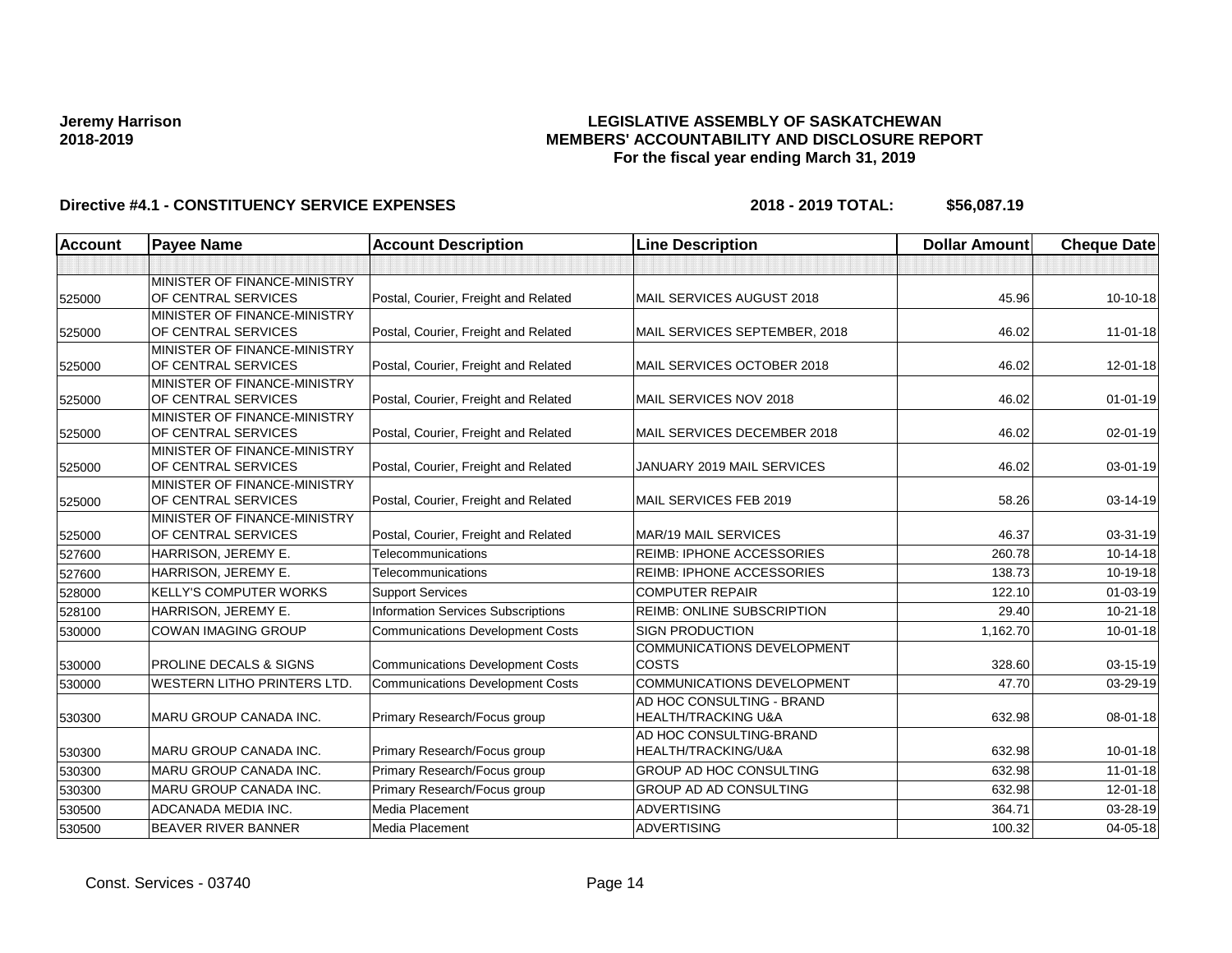## **LEGISLATIVE ASSEMBLY OF SASKATCHEWAN MEMBERS' ACCOUNTABILITY AND DISCLOSURE REPORT For the fiscal year ending March 31, 2019**

| <b>Account</b> | <b>Payee Name</b>                      | <b>Account Description</b> | <b>Line Description</b> | <b>Dollar Amount</b> | <b>Cheque Date</b> |
|----------------|----------------------------------------|----------------------------|-------------------------|----------------------|--------------------|
|                |                                        |                            |                         |                      |                    |
| 530500         | <b>BEAVER RIVER BANNER</b>             | Media Placement            | <b>ADVERTISING</b>      | 100.32               | $05 - 02 - 18$     |
| 530500         | <b>BEAVER RIVER BANNER</b>             | Media Placement            | <b>ADVERTISING</b>      | 125.40               | 06-05-18           |
| 530500         | BEAVER RIVER BANNER                    | Media Placement            | <b>ADVERTISING</b>      | 375.88               | $10 - 01 - 18$     |
| 530500         | BEAVER RIVER BANNER                    | Media Placement            | <b>ADVERTISING</b>      | 100.32               | 10-01-18           |
| 530500         | <b>BEAVER RIVER BANNER</b>             | Media Placement            | <b>ADVERTSING</b>       | 75.24                | 03-01-19           |
| 530500         | <b>BEAVER RIVER BANNER</b>             | Media Placement            | <b>ADVERTISING</b>      | 450.20               | $03 - 01 - 19$     |
|                | <b>COMMUNIPLEX FUNDRAISING</b>         |                            |                         |                      |                    |
| 530500         | <b>GROUP</b>                           | Media Placement            | <b>ADVERTISING</b>      | 500.00               | 02-01-19           |
| 530500         | <b>CREATIVE FIRE</b>                   | Media Placement            | <b>ADVERTISING</b>      | 1,061.20             | 08-17-18           |
| 530500         | <b>CREATIVE FIRE</b>                   | Media Placement            | <b>ADVERTISING</b>      | 2,316.03             | 12-01-18           |
| 530500         | <b>CREATIVE FIRE</b>                   | Media Placement            | <b>ADVERTISING</b>      | 1,462.68             | 03-26-19           |
| 530500         | <b>GUENTHER, DONNA</b>                 | Media Placement            | <b>ADVERTISING</b>      | 100.00               | $10 - 01 - 18$     |
| 530500         | <b>GUENTHER, DONNA</b>                 | Media Placement            | <b>ADVERTISING</b>      | 125.00               | $10 - 01 - 18$     |
| 530500         | <b>GUENTHER, DONNA</b>                 | Media Placement            | <b>ADVERTISING</b>      | 100.00               | $11-01-18$         |
| 530500         | <b>GUENTHER, DONNA</b>                 | Media Placement            | <b>ADVERTISING</b>      | 125.00               | $12 - 01 - 18$     |
| 530500         | <b>GUENTHER, DONNA</b>                 | Media Placement            | <b>ADVERTISING</b>      | 100.00               | $01 - 01 - 19$     |
| 530500         | <b>GUENTHER, DONNA</b>                 | Media Placement            | <b>ADVERTISING</b>      | 100.00               | $02 - 01 - 19$     |
| 530500         | <b>GUENTHER, DONNA</b>                 | Media Placement            | <b>ADVERTISING</b>      | 100.00               | 03-01-19           |
| 530500         | GUENTHER, DONNA                        | Media Placement            | <b>ADVERTISING</b>      | 125.00               | 03-20-19           |
|                | <b>JIM PATTISON BROADCAST</b>          |                            |                         |                      |                    |
| 530500         | <b>GROUP</b>                           | Media Placement            | <b>ADVERTISING</b>      | 125.00               | 05-01-18           |
|                | <b>JIM PATTISON BROADCAST</b>          |                            |                         |                      |                    |
| 530500         | <b>GROUP</b>                           | Media Placement            | <b>ADVERTISING</b>      | 100.00               | 06-01-18           |
|                | JIM PATTISON BROADCAST<br><b>GROUP</b> | Media Placement            | <b>ADVERTISING</b>      | 100.00               | $07 - 01 - 18$     |
| 530500         | <b>JIM PATTISON BROADCAST</b>          |                            |                         |                      |                    |
| 530500         | <b>GROUP</b>                           | Media Placement            | <b>ADVERTISING</b>      | 125.00               | 08-01-18           |
|                | <b>JIM PATTISON BROADCAST</b>          |                            |                         |                      |                    |
| 530500         | <b>GROUP</b>                           | Media Placement            | <b>ADVERTISING</b>      | 100.00               | 09-01-18           |
|                | <b>JIM PATTISON BROADCAST</b>          |                            |                         |                      |                    |
| 530500         | <b>GROUP</b>                           | Media Placement            | <b>ADVERTISING</b>      | 125.00               | 10-01-18           |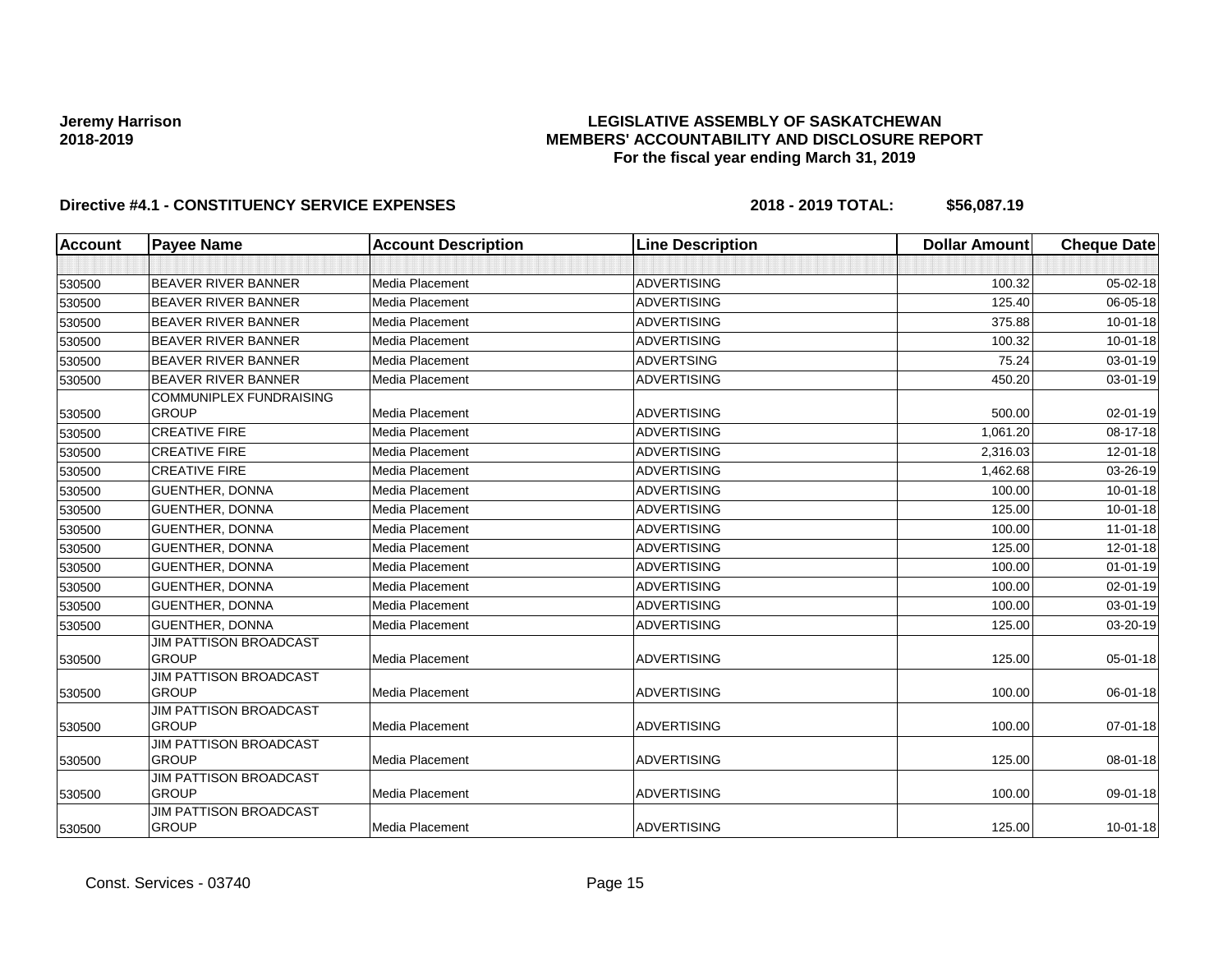## **LEGISLATIVE ASSEMBLY OF SASKATCHEWAN MEMBERS' ACCOUNTABILITY AND DISCLOSURE REPORT For the fiscal year ending March 31, 2019**

| Account | <b>Payee Name</b>                 | <b>Account Description</b> | <b>Line Description</b>   | <b>Dollar Amount</b> | <b>Cheque Date</b> |
|---------|-----------------------------------|----------------------------|---------------------------|----------------------|--------------------|
|         |                                   |                            |                           |                      |                    |
|         | JIM PATTISON BROADCAST            |                            |                           |                      |                    |
| 530500  | <b>GROUP</b>                      | Media Placement            | <b>ADVERTISING</b>        | 100.00               | $11 - 01 - 18$     |
|         | <b>JIM PATTISON BROADCAST</b>     |                            |                           |                      |                    |
| 530500  | <b>GROUP</b>                      | Media Placement            | <b>ADVERTISING</b>        | 100.00               | 12-01-18           |
|         | <b>JIM PATTISON BROADCAST</b>     |                            |                           |                      |                    |
| 530500  | <b>GROUP</b>                      | <b>Media Placement</b>     | <b>ADVERTISING</b>        | 125.00               | $01 - 01 - 19$     |
|         | <b>JIM PATTISON BROADCAST</b>     |                            |                           |                      |                    |
| 530500  | <b>GROUP</b>                      | <b>Media Placement</b>     | <b>ADVERTISING</b>        | 100.00               | 02-01-19           |
|         | <b>JIM PATTISON BROADCAST</b>     |                            |                           |                      |                    |
| 530500  | <b>GROUP</b>                      | Media Placement            | <b>ADVERTISING</b>        | 100.00               | 03-01-19           |
|         | <b>JIM PATTISON BROADCAST</b>     |                            |                           |                      |                    |
| 530500  | <b>GROUP</b>                      | Media Placement            | <b>ADVERTISING</b>        | 125.00               | 03-31-19           |
| 530500  | KILLARNEY PRINTING INC.           | Media Placement            | <b>ADVERTISING NO GST</b> | 475.00               | 06-01-18           |
| 530500  | KILLARNEY PRINTING INC.           | Media Placement            | ADVERTISING - NO GST      | 295.00               | 07-09-18           |
| 530500  | KILLARNEY PRINTING INC.           | Media Placement            | <b>ADVERTISING NO GST</b> | 375.00               | 08-01-18           |
| 530500  | <b>MARACAL VENTURES INC.</b>      | Media Placement            | <b>ADVERTISING</b>        | 3,600.00             | 12-01-18           |
| 530500  | <b>MARACAL VENTURES INC.</b>      | <b>Media Placement</b>     | <b>ADVERTISING</b>        | 1,200.00             | 03-31-19           |
| 530500  | <b>MEADOW LAKE CURLING CLUB</b>   | <b>Media Placement</b>     | <b>ADVERTISING</b>        | 450.00               | $10-01-18$         |
| 530500  | <b>MEADOW LAKE MINOR BASEBALL</b> | <b>Media Placement</b>     | <b>ADVERTISING</b>        | 200.00               | 08-22-18           |
| 530500  | <b>MEADOW LAKE MINOR BASEBALL</b> | Media Placement            | <b>ADVERTISING</b>        | 200.00               | 02-06-19           |
|         | <b>MEADOW LAKE MUSTANGS</b>       |                            |                           |                      |                    |
| 530500  | HOCKEY INC.                       | Media Placement            | <b>ADVERTISING</b>        | 1,650.00             | $11 - 01 - 18$     |
|         | NORTHERN PRIDE PUBLICATIONS       |                            |                           |                      |                    |
| 530500  | LTD.                              | <b>Media Placement</b>     | <b>ADVERTISTING</b>       | 95.00                | 06-01-18           |
|         | NORTHERN PRIDE PUBLICATIONS       |                            |                           |                      |                    |
| 530500  | LTD.                              | <b>Media Placement</b>     | <b>ADVERTISING</b>        | 95.00                | 06-01-18           |
|         | NORTHERN PRIDE PUBLICATIONS       |                            |                           |                      |                    |
| 530500  | LTD.                              | Media Placement            | <b>ADVERTISING</b>        | 149.00               | 06-01-18           |
|         | NORTHERN PRIDE PUBLICATIONS       |                            |                           |                      |                    |
| 530500  | LTD.                              | <b>Media Placement</b>     | <b>ADVERTISING</b>        | 95.00                | 07-01-18           |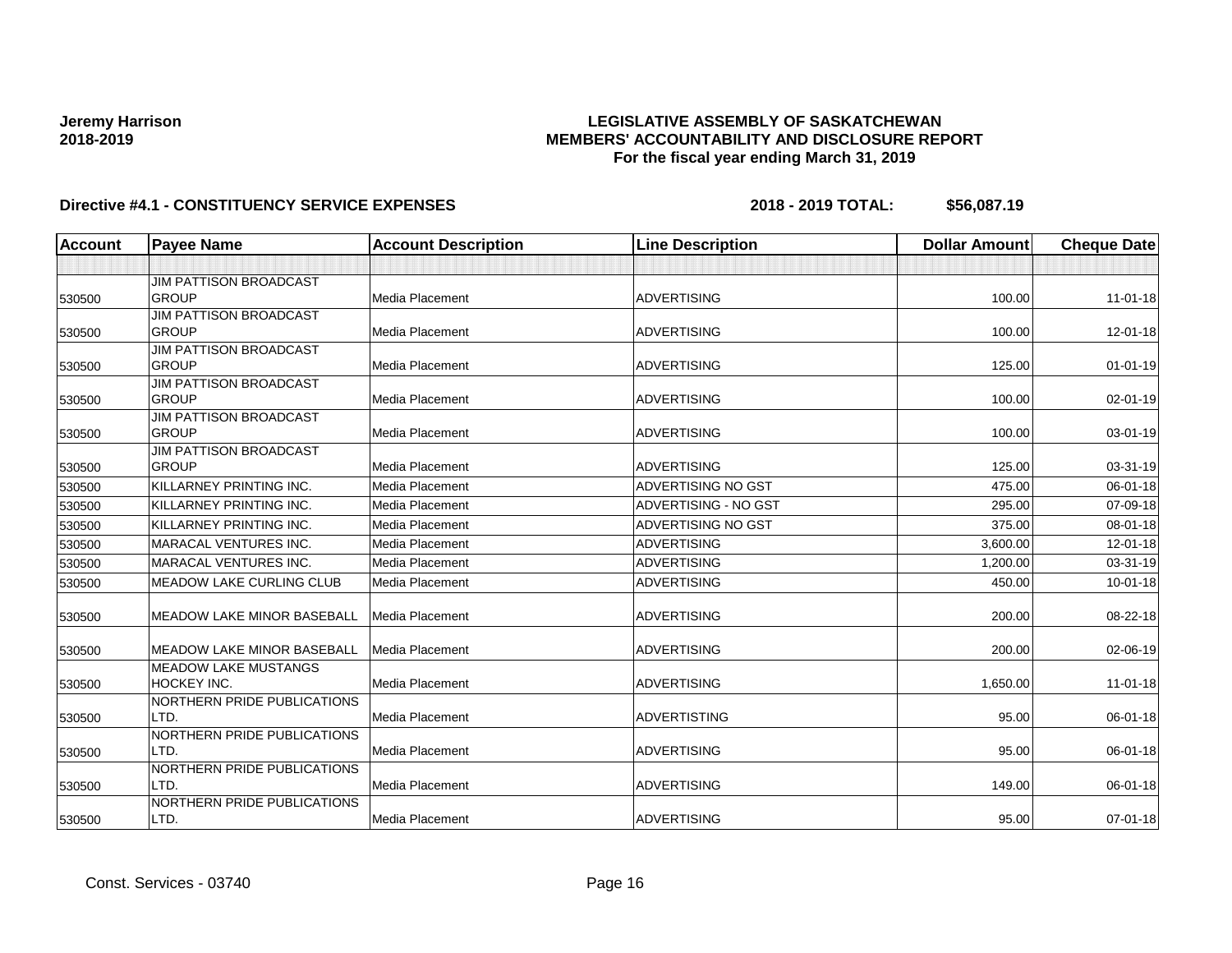## **LEGISLATIVE ASSEMBLY OF SASKATCHEWAN MEMBERS' ACCOUNTABILITY AND DISCLOSURE REPORT For the fiscal year ending March 31, 2019**

| <b>Account</b> | <b>Payee Name</b>                                  | <b>Account Description</b> | <b>Line Description</b> | <b>Dollar Amount</b> | <b>Cheque Date</b> |
|----------------|----------------------------------------------------|----------------------------|-------------------------|----------------------|--------------------|
|                |                                                    |                            |                         |                      |                    |
|                | NORTHERN PRIDE PUBLICATIONS                        |                            |                         |                      |                    |
| 530500         | LTD.                                               | Media Placement            | <b>ADVERTISING</b>      | 440.00               | 08-01-18           |
|                | NORTHERN PRIDE PUBLICATIONS                        |                            |                         |                      |                    |
| 530500         | LTD.                                               | Media Placement            | <b>ADVERTISING</b>      | 149.00               | 09-01-18           |
|                | NORTHERN PRIDE PUBLICATIONS                        |                            |                         |                      |                    |
| 530500         | LTD.                                               | <b>Media Placement</b>     | <b>ADVERTISING</b>      | 170.00               | 09-06-18           |
|                | NORTHERN PRIDE PUBLICATIONS                        |                            |                         |                      |                    |
| 530500         | LTD.                                               | Media Placement            | <b>ADVERTISING</b>      | 140.00               | 10-01-18           |
|                | NORTHERN PRIDE PUBLICATIONS                        |                            |                         |                      |                    |
| 530500         | LTD.                                               | <b>Media Placement</b>     | <b>ADVERTISING</b>      | 99.00                | 10-04-18           |
|                | NORTHERN PRIDE PUBLICATIONS                        |                            |                         |                      |                    |
| 530500         | LTD.                                               | Media Placement            | <b>ADVERTISING</b>      | 55.00                | $11 - 01 - 18$     |
|                | NORTHERN PRIDE PUBLICATIONS                        |                            |                         |                      |                    |
| 530500         | LTD.                                               | Media Placement            | <b>ADVERTISING</b>      | 150.00               | 11-22-18           |
|                | NORTHERN PRIDE PUBLICATIONS                        |                            |                         |                      |                    |
| 530500         | LTD.                                               | Media Placement            | <b>ADVERTISING</b>      | 377.20               | 12-06-18           |
|                | NORTHERN PRIDE PUBLICATIONS                        |                            |                         |                      |                    |
| 530500         | LTD.                                               | Media Placement            | <b>ADVERTISING</b>      | 377.20               | $01 - 01 - 19$     |
|                | NORTHERN PRIDE PUBLICATIONS                        |                            |                         |                      |                    |
| 530500         | LTD.                                               | <b>Media Placement</b>     | ADVERTISING NO GST      | 59.00                | 02-01-19           |
|                | NORTHERN PRIDE PUBLICATIONS                        |                            |                         |                      |                    |
| 530500         | LTD.                                               | Media Placement            | <b>ADVERTISING</b>      | 79.00                | 03-14-19           |
|                | NORTHERN PRIDE PUBLICATIONS                        |                            |                         |                      |                    |
| 530500         | LTD.                                               | Media Placement            | <b>ADVERTISING</b>      | 140.00               | 03-21-19           |
| 530500         | <b>PNG PRAIRIE NEWSPAPER GROUP Media Placement</b> |                            | <b>ADVERTISING</b>      | 148.80               | 05-01-18           |
|                | SHELLBROOK CHRONICLE A                             |                            |                         |                      |                    |
| 530500         | DIVISION OF PEPPERFRAM LTD.                        | Media Placement            | <b>ADVERTISING</b>      | 78.00                | 05-01-18           |
|                | SHELLBROOK CHRONICLE A                             |                            |                         |                      |                    |
| 530500         | DIVISION OF PEPPERFRAM LTD.                        | Media Placement            | ADVERTISING - NO GST    | 78.00                | 05-04-18           |
|                | SHELLBROOK CHRONICLE A                             |                            |                         |                      |                    |
| 530500         | DIVISION OF PEPPERFRAM LTD.                        | Media Placement            | <b>ADVERTISING</b>      | 78.00                | 05-18-18           |
|                | SHELLBROOK CHRONICLE A                             |                            |                         |                      |                    |
| 530500         | DIVISION OF PEPPERFRAM LTD.                        | Media Placement            | <b>ADVERTISING</b>      | 78.00                | 06-01-18           |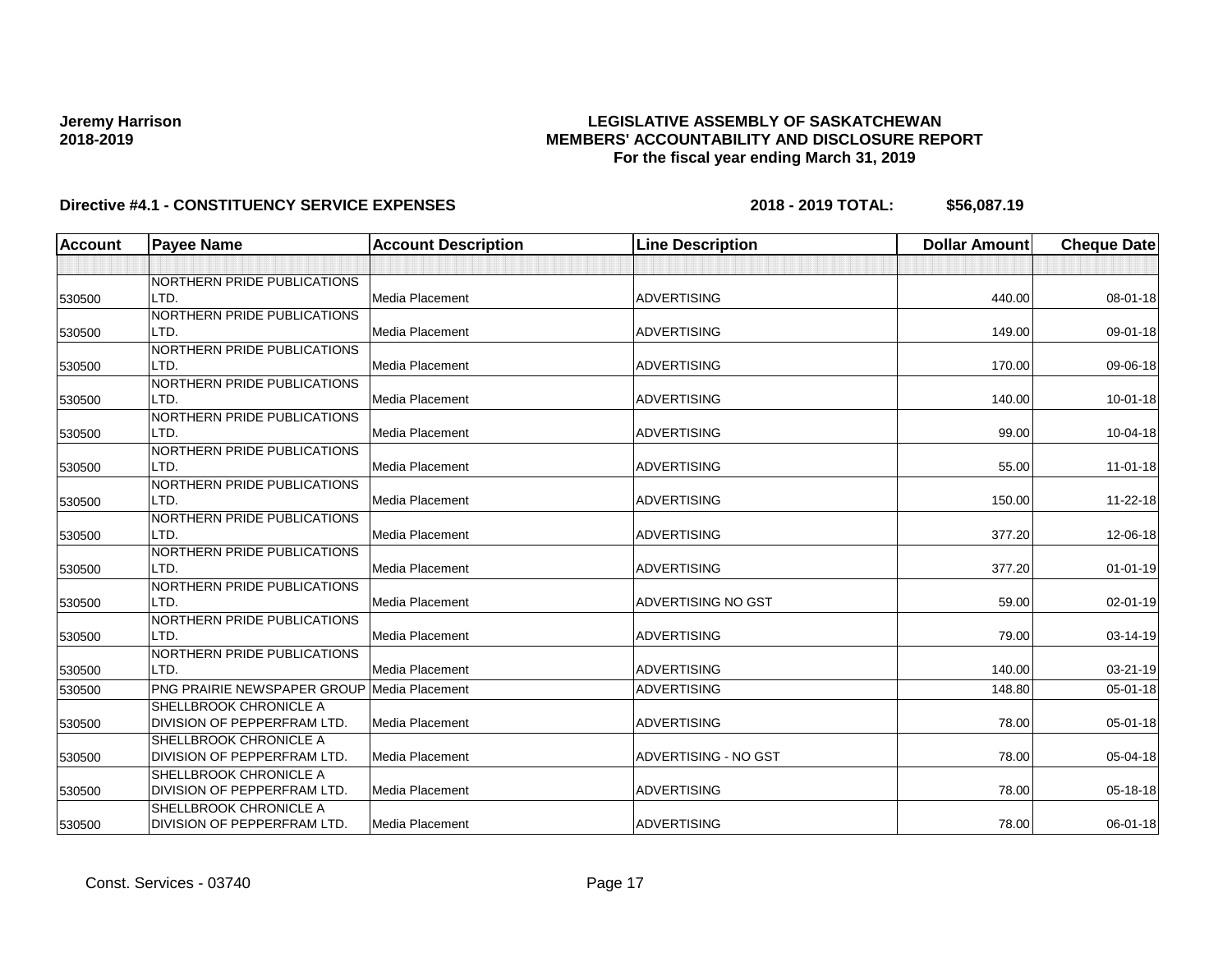## **LEGISLATIVE ASSEMBLY OF SASKATCHEWAN MEMBERS' ACCOUNTABILITY AND DISCLOSURE REPORT For the fiscal year ending March 31, 2019**

| <b>Account</b> | <b>Payee Name</b>                  | <b>Account Description</b> | <b>Line Description</b>   | <b>Dollar Amount</b> | <b>Cheque Date</b> |
|----------------|------------------------------------|----------------------------|---------------------------|----------------------|--------------------|
|                |                                    |                            |                           |                      |                    |
|                | <b>SHELLBROOK CHRONICLE A</b>      |                            |                           |                      |                    |
| 530500         | <b>DIVISION OF PEPPERFRAM LTD.</b> | Media Placement            | <b>ADVERTISING</b>        | 78.00                | 06-08-18           |
|                | <b>SHELLBROOK CHRONICLE A</b>      |                            |                           |                      |                    |
| 530500         | <b>DIVISION OF PEPPERFRAM LTD.</b> | Media Placement            | <b>ADVERTISING</b>        | 78.00                | 06-21-18           |
|                | <b>SHELLBROOK CHRONICLE A</b>      |                            |                           |                      |                    |
| 530500         | DIVISION OF PEPPERFRAM LTD.        | Media Placement            | <b>ADVERTISING</b>        | 85.00                | 07-01-18           |
|                | <b>SHELLBROOK CHRONICLE A</b>      |                            |                           |                      |                    |
| 530500         | DIVISION OF PEPPERFRAM LTD.        | Media Placement            | <b>ADVERTISING NO GST</b> | 78.00                | 07-05-18           |
|                | <b>SHELLBROOK CHRONICLE A</b>      |                            |                           |                      |                    |
| 530500         | DIVISION OF PEPPERFRAM LTD.        | Media Placement            | <b>ADVERTISING</b>        | 25.00                | 07-12-18           |
|                | <b>SHELLBROOK CHRONICLE A</b>      |                            |                           |                      |                    |
| 530500         | DIVISION OF PEPPERFRAM LTD.        | Media Placement            | ADVERTISING - NO GST      | 59.33                | 08-01-18           |
|                | <b>SHELLBROOK CHRONICLE A</b>      |                            |                           |                      |                    |
| 530500         | DIVISION OF PEPPERFRAM LTD.        | Media Placement            | ADVERTISING - NO GST      | 89.00                | 08-01-18           |
|                | <b>SHELLBROOK CHRONICLE A</b>      |                            |                           |                      |                    |
| 530500         | DIVISION OF PEPPERFRAM LTD.        | Media Placement            | <b>ADVERTISING</b>        | 59.33                | 08-02-18           |
|                | <b>SHELLBROOK CHRONICLE A</b>      |                            |                           |                      |                    |
| 530500         | DIVISION OF PEPPERFRAM LTD.        | Media Placement            | <b>ADVERTISING</b>        | 78.00                | 08-02-18           |
|                | <b>SHELLBROOK CHRONICLE A</b>      |                            |                           |                      |                    |
| 530500         | DIVISION OF PEPPERFRAM LTD.        | Media Placement            | <b>ADVERTISING</b>        | 78.00                | 08-16-18           |
|                | <b>SHELLBROOK CHRONICLE A</b>      |                            |                           |                      |                    |
| 530500         | DIVISION OF PEPPERFRAM LTD.        | Media Placement            | <b>ADVERTISING</b>        | 59.33                | 09-01-18           |
|                | <b>SHELLBROOK CHRONICLE A</b>      |                            |                           |                      |                    |
| 530500         | DIVISION OF PEPPERFRAM LTD.        | Media Placement            | <b>ADVERTISING</b>        | 78.00                | 09-01-18           |
|                | <b>SHELLBROOK CHRONICLE A</b>      |                            |                           |                      |                    |
| 530500         | <b>DIVISION OF PEPPERFRAM LTD.</b> | Media Placement            | <b>ADVERTISING</b>        | 59.33                | 09-01-18           |
|                | <b>SHELLBROOK CHRONICLE A</b>      |                            |                           |                      |                    |
| 530500         | DIVISION OF PEPPERFRAM LTD.        | Media Placement            | <b>ADVERTISING</b>        | 78.00                | 09-03-18           |
|                | <b>SHELLBROOK CHRONICLE A</b>      |                            |                           |                      |                    |
| 530500         | DIVISION OF PEPPERFRAM LTD.        | Media Placement            | <b>ADVERTISING</b>        | 59.33                | 09-13-18           |
|                | <b>SHELLBROOK CHRONICLE A</b>      |                            |                           |                      |                    |
| 530500         | DIVISION OF PEPPERFRAM LTD.        | Media Placement            | <b>ADVERTISING</b>        | 98.75                | $10 - 01 - 18$     |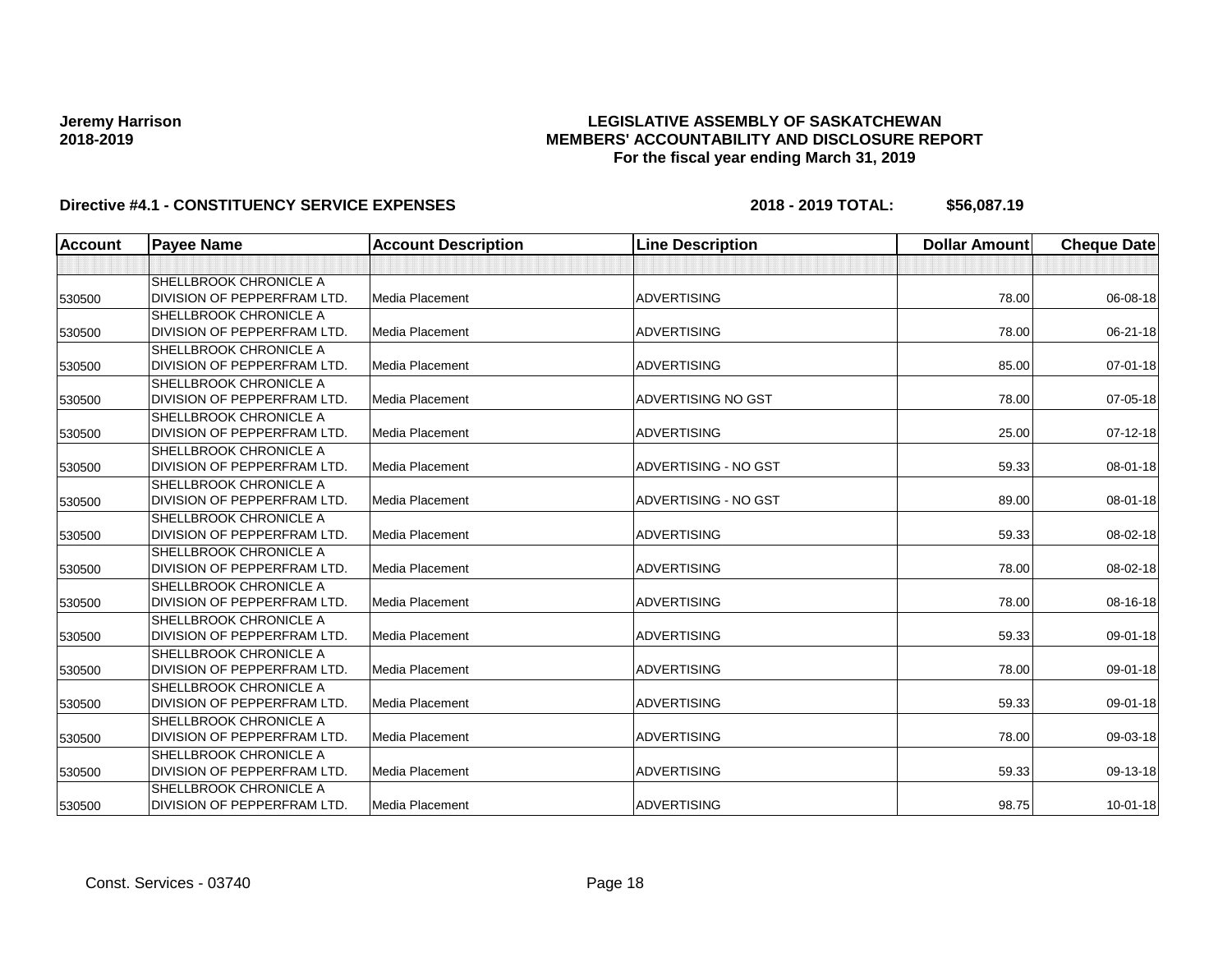## **LEGISLATIVE ASSEMBLY OF SASKATCHEWAN MEMBERS' ACCOUNTABILITY AND DISCLOSURE REPORT For the fiscal year ending March 31, 2019**

| <b>Account</b> | <b>Payee Name</b>                  | <b>Account Description</b> | <b>Line Description</b> | <b>Dollar Amount</b> | <b>Cheque Date</b> |
|----------------|------------------------------------|----------------------------|-------------------------|----------------------|--------------------|
|                |                                    |                            |                         |                      |                    |
|                | SHELLBROOK CHRONICLE A             |                            |                         |                      |                    |
| 530500         | DIVISION OF PEPPERFRAM LTD.        | Media Placement            | <b>ADVERTISING</b>      | 59.33                | $10 - 01 - 18$     |
|                | <b>SHELLBROOK CHRONICLE A</b>      |                            |                         |                      |                    |
| 530500         | DIVISION OF PEPPERFRAM LTD.        | <b>Media Placement</b>     | <b>ADVERTISING</b>      | 78.00                | 10-01-18           |
|                | SHELLBROOK CHRONICLE A             |                            |                         |                      |                    |
| 530500         | DIVISION OF PEPPERFRAM LTD.        | <b>Media Placement</b>     | <b>ADVERTISING</b>      | 117.50               | $10 - 01 - 18$     |
|                | <b>SHELLBROOK CHRONICLE A</b>      |                            |                         |                      |                    |
| 530500         | DIVISION OF PEPPERFRAM LTD.        | Media Placement            | <b>ADVERTISING</b>      | 107.33               | $10 - 11 - 18$     |
|                | <b>SHELLBROOK CHRONICLE A</b>      |                            |                         |                      |                    |
| 530500         | DIVISION OF PEPPERFRAM LTD.        | Media Placement            | <b>ADVERTISING</b>      | 59.33                | 10-18-18           |
|                | SHELLBROOK CHRONICLE A             |                            |                         |                      |                    |
| 530500         | DIVISION OF PEPPERFRAM LTD.        | <b>Media Placement</b>     | <b>ADVERTISING</b>      | 78.00                | 10-18-18           |
|                | <b>SHELLBROOK CHRONICLE A</b>      |                            |                         |                      |                    |
| 530500         | <b>DIVISION OF PEPPERFRAM LTD.</b> | Media Placement            | <b>ADVERTISING</b>      | 78.00                | $11 - 01 - 18$     |
|                | <b>SHELLBROOK CHRONICLE A</b>      |                            |                         |                      |                    |
| 530500         | DIVISION OF PEPPERFRAM LTD.        | Media Placement            | <b>ADVERTISING</b>      | 59.33                | 11-01-18           |
|                | SHELLBROOK CHRONICLE A             |                            |                         |                      |                    |
| 530500         | DIVISION OF PEPPERFRAM LTD.        | Media Placement            | <b>ADVERTISING</b>      | 78.00                | 11-08-18           |
|                | <b>SHELLBROOK CHRONICLE A</b>      |                            |                         |                      |                    |
| 530500         | DIVISION OF PEPPERFRAM LTD.        | <b>Media Placement</b>     | <b>ADVERTISING</b>      | 59.33                | $11 - 08 - 18$     |
|                | <b>SHELLBROOK CHRONICLE A</b>      |                            |                         |                      |                    |
| 530500         | DIVISION OF PEPPERFRAM LTD.        | Media Placement            | <b>ADVERTISING</b>      | 59.33                | 11-22-18           |
|                | SHELLBROOK CHRONICLE A             |                            |                         |                      |                    |
| 530500         | DIVISION OF PEPPERFRAM LTD.        | <b>Media Placement</b>     | <b>ADVERTISING</b>      | 78.00                | 11-22-18           |
|                | <b>SHELLBROOK CHRONICLE A</b>      |                            |                         |                      |                    |
| 530500         | DIVISION OF PEPPERFRAM LTD.        | Media Placement            | <b>ADVERTISING</b>      | 59.33                | 12-06-18           |
|                | <b>SHELLBROOK CHRONICLE A</b>      |                            |                         |                      |                    |
| 530500         | DIVISION OF PEPPERFRAM LTD.        | Media Placement            | <b>ADVERTISING</b>      | 78.00                | 12-06-18           |
|                | <b>SHELLBROOK CHRONICLE A</b>      |                            |                         |                      |                    |
| 530500         | DIVISION OF PEPPERFRAM LTD.        | Media Placement            | <b>ADVERTISING</b>      | 59.33                | $01 - 01 - 19$     |
|                | <b>SHELLBROOK CHRONICLE A</b>      |                            |                         |                      |                    |
| 530500         | DIVISION OF PEPPERFRAM LTD.        | Media Placement            | <b>ADVERTISING</b>      | 78.00                | $01 - 01 - 19$     |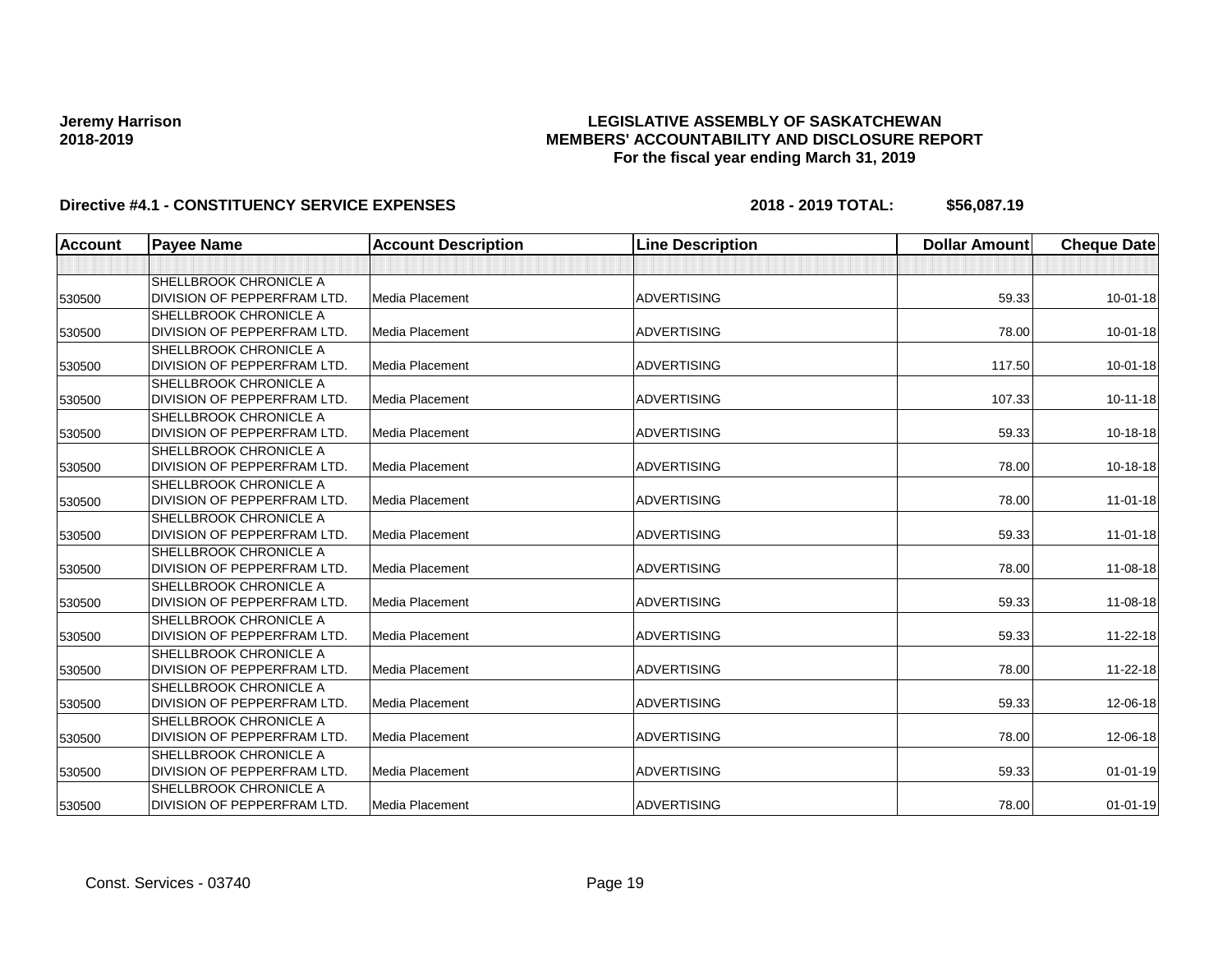## **LEGISLATIVE ASSEMBLY OF SASKATCHEWAN MEMBERS' ACCOUNTABILITY AND DISCLOSURE REPORT For the fiscal year ending March 31, 2019**

| <b>Account</b> | <b>Payee Name</b>                  | <b>Account Description</b> | <b>Line Description</b> | <b>Dollar Amount</b> | <b>Cheque Date</b> |
|----------------|------------------------------------|----------------------------|-------------------------|----------------------|--------------------|
|                |                                    |                            |                         |                      |                    |
|                | <b>SHELLBROOK CHRONICLE A</b>      |                            |                         |                      |                    |
| 530500         | <b>DIVISION OF PEPPERFRAM LTD.</b> | <b>Media Placement</b>     | <b>ADVERTISING</b>      | 78.00                | $01 - 03 - 19$     |
|                | <b>SHELLBROOK CHRONICLE A</b>      |                            |                         |                      |                    |
| 530500         | <b>DIVISION OF PEPPERFRAM LTD.</b> | <b>Media Placement</b>     | <b>ADVERTISING</b>      | 59.33                | $01 - 03 - 19$     |
|                | <b>SHELLBROOK CHRONICLE A</b>      |                            |                         |                      |                    |
| 530500         | DIVISION OF PEPPERFRAM LTD.        | Media Placement            | <b>ADVERTISING</b>      | 78.00                | $01 - 17 - 19$     |
|                | SHELLBROOK CHRONICLE A             |                            |                         |                      |                    |
| 530500         | DIVISION OF PEPPERFRAM LTD.        | Media Placement            | <b>ADVERTISING</b>      | 59.33                | $01 - 17 - 19$     |
|                | <b>SHELLBROOK CHRONICLE A</b>      |                            |                         |                      |                    |
| 530500         | DIVISION OF PEPPERFRAM LTD.        | Media Placement            | <b>ADVERTISING</b>      | 138.33               | 02-01-19           |
|                | <b>SHELLBROOK CHRONICLE A</b>      |                            |                         |                      |                    |
| 530500         | DIVISION OF PEPPERFRAM LTD.        | Media Placement            | <b>ADVERTISING</b>      | 78.00                | 02-01-19           |
|                | SHELLBROOK CHRONICLE A             |                            |                         |                      |                    |
| 530500         | DIVISION OF PEPPERFRAM LTD.        | Media Placement            | <b>ADVERTISING</b>      | 59.33                | 02-01-19           |
|                | <b>SHELLBROOK CHRONICLE A</b>      |                            |                         |                      |                    |
| 530500         | DIVISION OF PEPPERFRAM LTD.        | Media Placement            | <b>ADVERTISING</b>      | 78.00                | 02-14-19           |
|                | <b>SHELLBROOK CHRONICLE A</b>      |                            |                         |                      |                    |
| 530500         | DIVISION OF PEPPERFRAM LTD.        | <b>Media Placement</b>     | <b>ADVERTISING</b>      | 59.33                | 02-14-19           |
|                | <b>SHELLBROOK CHRONICLE A</b>      |                            |                         |                      |                    |
| 530500         | DIVISION OF PEPPERFRAM LTD.        | <b>Media Placement</b>     | <b>ADVERTISING</b>      | 78.00                | 03-01-19           |
|                | SHELLBROOK CHRONICLE A             |                            |                         |                      |                    |
| 530500         | DIVISION OF PEPPERFRAM LTD.        | Media Placement            | <b>ADVERTISING</b>      | 59.33                | 03-06-19           |
|                | <b>SHELLBROOK CHRONICLE A</b>      |                            |                         |                      |                    |
| 530500         | DIVISION OF PEPPERFRAM LTD.        | Media Placement            | <b>ADVERTISING</b>      | 78.00                | 03-14-19           |
|                | <b>SHELLBROOK CHRONICLE A</b>      |                            |                         |                      |                    |
| 530500         | DIVISION OF PEPPERFRAM LTD.        | <b>Media Placement</b>     | <b>ADVERTISING</b>      | 59.33                | 03-14-19           |
|                | SHELLBROOK CHRONICLE A             |                            |                         |                      |                    |
| 530500         | DIVISION OF PEPPERFRAM LTD.        | Media Placement            | <b>ADVERTISING</b>      | 59.33                | 03-28-19           |
|                | <b>SHELLBROOK CHRONICLE A</b>      |                            |                         |                      |                    |
| 530500         | DIVISION OF PEPPERFRAM LTD.        | Media Placement            | <b>ADVERTISING</b>      | 78.00                | 03-28-19           |
| 530500         | SPIRITWOOD HERALD                  | Media Placement            | <b>ADVERTISING</b>      | 78.00                | 04-06-18           |
| 530500         | SPIRITWOOD HERALD                  | Media Placement            | <b>ADVERTISING</b>      | 78.00                | 04-20-18           |
| 530500         | <b>ST. WALBURG CURLING CLUB</b>    | <b>Media Placement</b>     | <b>ADVERTISING</b>      | 650.00               | 08-08-18           |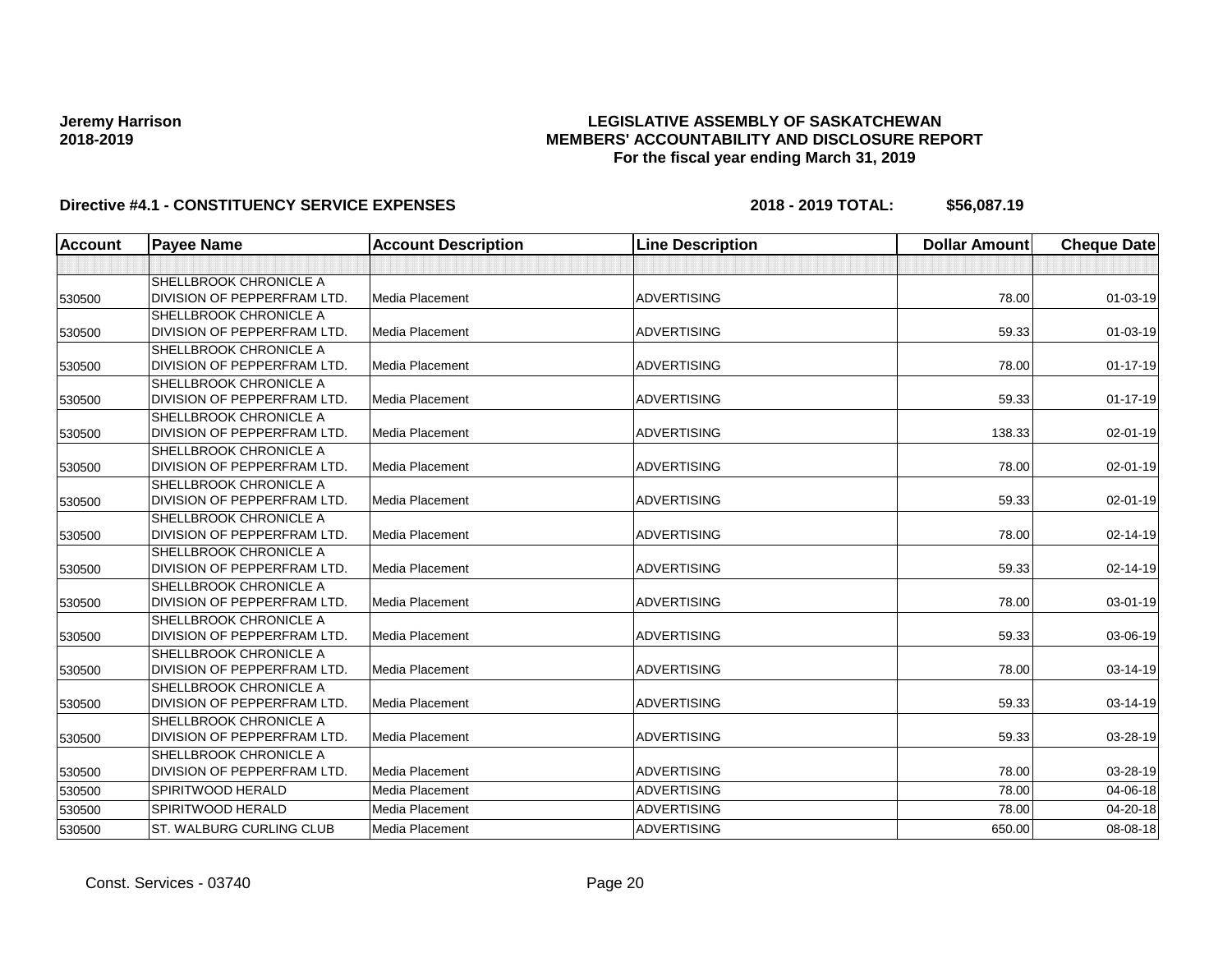## **LEGISLATIVE ASSEMBLY OF SASKATCHEWAN MEMBERS' ACCOUNTABILITY AND DISCLOSURE REPORT For the fiscal year ending March 31, 2019**

| <b>Account</b> | <b>Payee Name</b>                  | <b>Account Description</b>    | <b>Line Description</b>                      | <b>Dollar Amount</b> | <b>Cheque Date</b> |
|----------------|------------------------------------|-------------------------------|----------------------------------------------|----------------------|--------------------|
|                |                                    |                               |                                              |                      |                    |
| 530800         | <b>WESTERN LITHO PRINTERS LTD.</b> | Publications                  | POSTCARDS - NO GST                           | 270.00               | 07-05-18           |
| 530900         | HARRISON, JEREMY E.                | <b>Promotional Items</b>      | <b>REIMB: FLOWERS</b>                        | 50.00                | 04-10-18           |
| 530900         | HARRISON, JEREMY E.                | <b>Promotional Items</b>      | <b>REIMB: FLOWERS</b>                        | 50.00                | 04-13-18           |
| 530900         | HARRISON, JEREMY E.                | Promotional Items             | <b>REIMB: FLOWERS</b>                        | 174.22               | 05-01-18           |
| 530900         | HARRISON, JEREMY E.                | <b>Promotional Items</b>      | <b>REIMB: FLOWERS</b>                        | 100.00               | $05 - 21 - 18$     |
| 530900         | HARRISON, JEREMY E.                | <b>Promotional Items</b>      | <b>REIMB: FLOWERS</b>                        | 50.00                | 06-13-18           |
| 530900         | HARRISON, JEREMY E.                | <b>Promotional Items</b>      | <b>REIMB: CANADA FLAGS</b>                   | 78.60                | 08-01-18           |
| 530900         | HARRISON, JEREMY E.                | <b>Promotional Items</b>      | <b>REIMB: CANADA FLAGS</b>                   | 212.00               | $08 - 01 - 18$     |
| 530900         | HARRISON, JEREMY E.                | <b>Promotional Items</b>      | <b>REIMB: SYMPATHY FLORAL</b><br>ARRANGEMENT | 50.00                | 08-20-18           |
| 530900         | HARRISON, JEREMY E.                | <b>Promotional Items</b>      | REIMB: FLORAL ARRANGEMENT                    | 50.00                | $10 - 01 - 18$     |
| 530900         | HARRISON, JEREMY E.                | <b>Promotional Items</b>      | <b>REIMB: FLOWERS</b>                        | 75.00                | $11 - 15 - 18$     |
| 530900         | HARRISON, JEREMY E.                | Promotional Items             | <b>REIMB: WREATH</b>                         | 70.00                | $11 - 15 - 18$     |
| 530900         | HARRISON, JEREMY E.                | <b>Promotional Items</b>      | <b>REIMB: PROMOTIONAL ITEMS</b>              | 155.40               | 12-01-18           |
| 530900         | HARRISON, JEREMY E.                | <b>Promotional Items</b>      | <b>REIMB: FLOWERS</b>                        | 120.21               | 02-01-19           |
| 530900         | HARRISON, JEREMY E.                | <b>Promotional Items</b>      | <b>REIMB: FLOWERS</b>                        | 74.20                | 03-01-19           |
| 530900         | <b>WESTERN LITHO PRINTERS LTD.</b> | Promotional Items             | <b>CHRISTMAS CARDS</b>                       | 1,581.52             | $02 - 01 - 19$     |
| 542000         | DEMMANS, ASHLEY                    | Travel                        | CA TRAVEL DEC 13-14 2018                     | 111.56               | 12-13-18           |
| 542000         | VIDAL, LORI                        | Travel                        | CA TRAVEL DEC 4-17 2018                      | 282.98               | 12-04-18           |
| 550200         | HARRISON, JEREMY E.                | Books, Mags and Ref Materials | <b>REIMB: LEADER POST</b>                    | 29.40                | 05-01-18           |
| 550200         | HARRISON, JEREMY E.                | Books, Mags and Ref Materials | <b>REIMB: LEADER POST</b>                    | 36.90                | $05 - 21 - 18$     |
| 550200         | HARRISON, JEREMY E.                | Books, Mags and Ref Materials | <b>REIMB: NEWSPAPERS</b>                     | 10.50                | $07 - 01 - 18$     |
| 550200         | HARRISON, JEREMY E.                | Books, Mags and Ref Materials | <b>REIMB: NEWSPAPER SUBSCRIPTION</b>         | 29.40                | $07 - 01 - 18$     |
| 550200         | HARRISON, JEREMY E.                | Books, Mags and Ref Materials | REIMB: LEADERPOST SUBSCRIPTION               | 29.40                | 08-01-18           |
| 550200         | HARRISON, JEREMY E.                | Books, Mags and Ref Materials | <b>REIMB: SUBSCRIPTION</b>                   | 29.40                | 08-17-18           |
| 550200         | HARRISON, JEREMY E.                | Books, Mags and Ref Materials | <b>REIMB: SUBSCRIPTION</b>                   | 29.40                | $10 - 01 - 18$     |
| 550200         | HARRISON, JEREMY E.                | Books, Mags and Ref Materials | <b>REIMB: NEWSPAPERS</b>                     | 19.50                | $11-01-18$         |
| 550200         | HARRISON, JEREMY E.                | Books, Mags and Ref Materials | <b>REIMB: BOOK</b>                           | 100.00               | $11 - 16 - 18$     |
| 550200         | HARRISON, JEREMY E.                | Books, Mags and Ref Materials | <b>REIMB: SUBSCRIPTION</b>                   | 29.40                | 11-25-18           |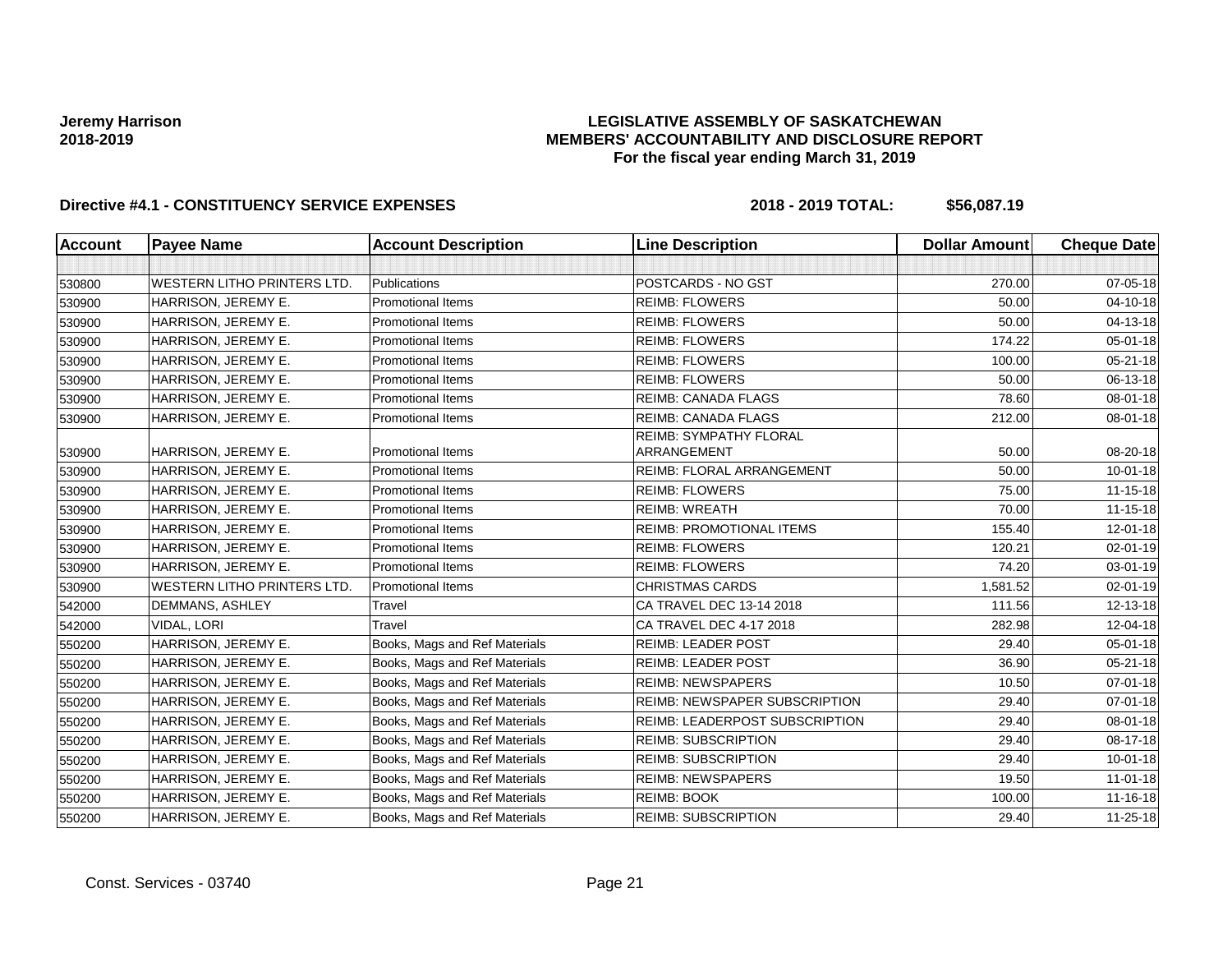## **LEGISLATIVE ASSEMBLY OF SASKATCHEWAN MEMBERS' ACCOUNTABILITY AND DISCLOSURE REPORT For the fiscal year ending March 31, 2019**

| <b>Account</b> | <b>Payee Name</b>           | <b>Account Description</b>         | <b>Line Description</b>                   | <b>Dollar Amount</b> | <b>Cheque Date</b> |
|----------------|-----------------------------|------------------------------------|-------------------------------------------|----------------------|--------------------|
|                |                             |                                    |                                           |                      |                    |
| 550200         | HARRISON, JEREMY E.         | Books, Mags and Ref Materials      | <b>REIMB: SUBSCRIPTION</b>                | 29.40                | $01 - 01 - 19$     |
| 550200         | HARRISON, JEREMY E.         | Books, Mags and Ref Materials      | <b>REIMB: NEWSPAPERS</b>                  | 9.00                 | $02 - 01 - 19$     |
| 550200         | HARRISON, JEREMY E.         | Books, Mags and Ref Materials      | <b>REIMB: SUBSCRIPTION</b>                | 29.40                | $02 - 01 - 19$     |
| 550200         | HARRISON, JEREMY E.         | Books, Mags and Ref Materials      | <b>REIMB: SUBSCRIPTION</b>                | 29.40                | 03-03-19           |
| 550200         | HARRISON, JEREMY E.         | Books, Mags and Ref Materials      | REIMB: NEWSPAPER SUBSCRIPTION             | 29.40                | 03-18-19           |
| 550200         | HARRISON, JEREMY E.         | Books, Mags and Ref Materials      | <b>REIMB: NEWSPAPERS</b>                  | 10.50                | 03-21-19           |
|                | SHELLBROOK CHRONICLE A      |                                    |                                           |                      |                    |
| 550200         | DIVISION OF PEPPERFRAM LTD. | Books, Mags and Ref Materials      | <b>SUBSCRIPTION RENEWAL</b>               | 70.00                | 12-13-18           |
| 555000         | HARRISON, JEREMY E.         | Other Material and Supplies        | REIMB: MISC. & OFFICE SUPPLIES            | 75.98                | 04-16-18           |
| 555000         | HARRISON, JEREMY E.         | Other Material and Supplies        | REIMB: MISC. & OFFICE SUPPLIES            | 45.16                | $05 - 01 - 18$     |
| 555000         | HARRISON, JEREMY E.         | Other Material and Supplies        | REIMB: MISC. & OFFICE SUPPLIES            | 65.00                | 05-01-18           |
| 555000         | HARRISON, JEREMY E.         | Other Material and Supplies        | REIMB: MISC. & OFFICE SUPPLIES            | 14.16                | $05 - 21 - 18$     |
| 555000         | HARRISON, JEREMY E.         | <b>Other Material and Supplies</b> | REIMB: MISC. & OFFICE SUPPLIES            | 5.00                 | 06-01-18           |
| 555000         | HARRISON, JEREMY E.         | Other Material and Supplies        | REIMB: MISC. & OFFICE SUPPLIES            | 8.87                 | 08-09-18           |
| 555000         | HARRISON, JEREMY E.         | Other Material and Supplies        | REIMB: MISC. & OFFICE SUPPLIES            | 23.84                | 08-14-18           |
| 555000         | HARRISON, JEREMY E.         | Other Material and Supplies        | REIMB: MISC. & OFFICE SUPPLIES            | 266.35               | 09-01-18           |
| 555000         | HARRISON, JEREMY E.         | Other Material and Supplies        | REIMB: MISC. & OFFICE SUPPLIES            | 114.78               | 09-04-18           |
| 555000         | HARRISON, JEREMY E.         | Other Material and Supplies        | REIMB: MISC. & OFFICE SUPPLIES            | 38.18                | $10 - 01 - 18$     |
| 555000         | HARRISON, JEREMY E.         | Other Material and Supplies        | REIMB: MISC. & OFFICE SUPPLIES            | 250.70               | 11-23-18           |
| 555000         | HARRISON, JEREMY E.         | Other Material and Supplies        | REIMB: MISC. & OFFICE SUPPLIES            | 22.38                | $12 - 01 - 18$     |
| 555000         | HARRISON, JEREMY E.         | Other Material and Supplies        | REIMB: MISC. & OFFICE SUPPLIES            | 66.60                | 12-04-18           |
| 555000         | HARRISON, JEREMY E.         | Other Material and Supplies        | REIMB: MISC. & OFFICE SUPPLIES            | 119.38               | 12-07-18           |
| 555000         | HARRISON, JEREMY E.         | Other Material and Supplies        | REIMB: MISC. & OFFICE SUPPLIES            | 181.36               | 12-13-18           |
| 555000         | HARRISON, JEREMY E.         | Other Material and Supplies        | REIMB: MISC. & OFFICE SUPPLIES            | 191.29               | $01 - 11 - 19$     |
| 555000         | HARRISON, JEREMY E.         | Other Material and Supplies        | REIMB: MISC. & OFFICE SUPPLIES            | 608.01               | $01 - 11 - 19$     |
| 555000         | HARRISON, JEREMY E.         | Other Material and Supplies        | <b>REIMB: MISC. &amp; OFFICE SUPPLIES</b> | 95.52                | $02 - 01 - 19$     |
| 555000         | HARRISON, JEREMY E.         | Other Material and Supplies        | REIMB: MISC. & OFFICE SUPPLIES            | 439.74               | 02-10-19           |
| 555000         | HARRISON, JEREMY E.         | Other Material and Supplies        | <b>REIMB: MISC. &amp; OFFICE SUPPLIES</b> | 81.88                | 02-11-19           |
| 555000         | HARRISON, JEREMY E.         | Other Material and Supplies        | REIMB: MISC. & OFFICE SUPPLIES            | 37.99                | 03-01-19           |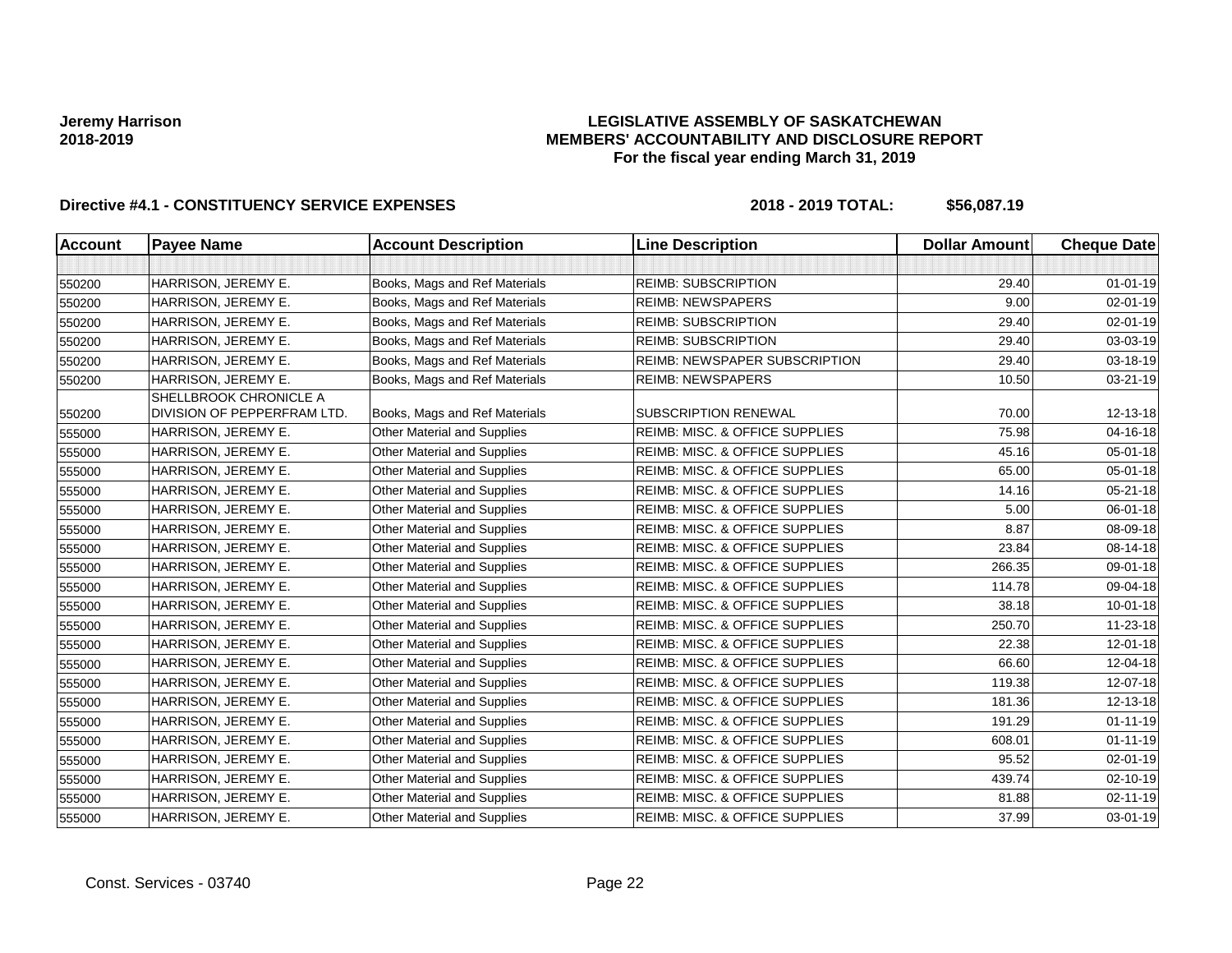## **LEGISLATIVE ASSEMBLY OF SASKATCHEWAN MEMBERS' ACCOUNTABILITY AND DISCLOSURE REPORT For the fiscal year ending March 31, 2019**

| Account | <b>Payee Name</b>   | <b>Account Description</b>           | <b>Line Description</b>                   | <b>Dollar Amount</b> | <b>Cheque Date</b> |
|---------|---------------------|--------------------------------------|-------------------------------------------|----------------------|--------------------|
|         |                     |                                      |                                           |                      |                    |
| 555000  | HARRISON, JEREMY E. | Other Material and Supplies          | <b>REIMB: MISC. &amp; OFFICE SUPPLIES</b> | 133.09               | 03-01-19           |
| 555000  | HARRISON, JEREMY E. | <b>Other Material and Supplies</b>   | REIMB: MISC. & OFFICE SUPPLIES            | 32.16                | 03-01-19           |
| 555000  | HARRISON, JEREMY E. | Other Material and Supplies          | REIMB: MISC. & OFFICE SUPPLIES            | 60.27                | 03-18-19           |
| 555000  | HARRISON, JEREMY E. | Other Material and Supplies          | REIMB: MISC. & OFFICE SUPPLIES            | 144.95               | 03-22-19           |
| 555000  | HARRISON, JEREMY E. | Other Material and Supplies          | REIMB: MISC. & OFFICE SUPPLIES            | 58.74                | 03-29-19           |
| 555000  | HARRISON, JEREMY E. | <b>Other Material and Supplies</b>   | REIMB: MISC. & OFFICE SUPPLIES            | 27.70                | 03-30-19           |
| 564300  | HARRISON, JEREMY E. | Computer Hardware - Exp.             | <b>REIMB: COMPUTER HARDWARE</b>           | 203.64               | 05-01-18           |
| 564300  | HARRISON, JEREMY E. | Computer Hardware - Exp.             | <b>REIMB: COMPUTER HARDWARE</b>           | 933.21               | 03-29-19           |
| 564300  | HARRISON, JEREMY E. | Computer Hardware - Exp.             | REIMB: COMPUTER HARDWARE                  | 132.08               | 03-29-19           |
| 564600  | HARRISON, JEREMY E. | Computer Software - Exp              | <b>REIMB: SOFTWARE</b>                    | 139.86               | 09-01-18           |
| 564600  | HARRISON, JEREMY E. | Computer Software - Exp              | <b>REIMB: SOFTWARE</b>                    | 87.69                | 02-01-19           |
| 565200  | HARRISON, JEREMY E. | Office Furniture and Equipment - Exp | <b>REIMB: ARTWORK</b>                     | 300.00               | 08-02-18           |
| 565200  | HARRISON, JEREMY E. | Office Furniture and Equipment - Exp | <b>REIMB: COFFEE MAKER</b>                | 202.01               | 09-18-18           |
| 565200  | HARRISON, JEREMY E. | Office Furniture and Equipment - Exp | <b>REIMB: FRIDGE</b>                      | 843.59               | 03-22-19           |
| 565200  | HARRISON, JEREMY E. | Office Furniture and Equipment - Exp | <b>REIMB: FRIDGE</b>                      | 22.20                | 03-22-19           |
|         |                     |                                      |                                           |                      |                    |
|         |                     |                                      |                                           |                      |                    |
|         |                     |                                      |                                           |                      |                    |
|         |                     |                                      |                                           |                      |                    |
|         |                     |                                      |                                           |                      |                    |
|         |                     |                                      |                                           |                      |                    |
|         |                     |                                      |                                           |                      |                    |
|         |                     |                                      |                                           |                      |                    |
|         |                     |                                      |                                           |                      |                    |
|         |                     |                                      |                                           |                      |                    |
|         |                     |                                      |                                           |                      |                    |
|         |                     |                                      |                                           |                      |                    |
|         |                     |                                      |                                           |                      |                    |
|         |                     |                                      |                                           |                      |                    |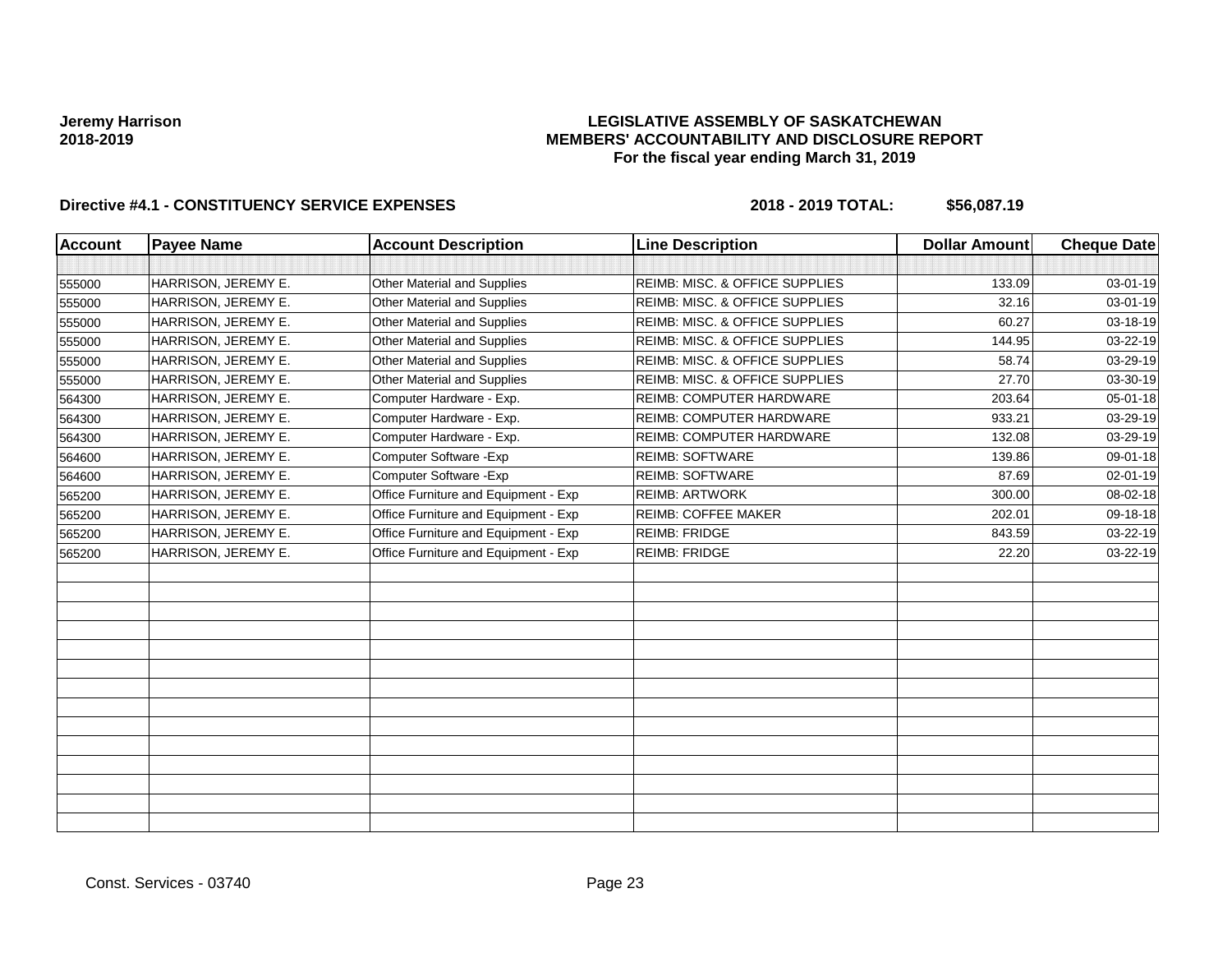## **LEGISLATIVE ASSEMBLY OF SASKATCHEWAN MEMBERS' ACCOUNTABILITY AND DISCLOSURE REPORT For the fiscal year ending March 31, 2019**

| <b>Account</b> | <b>Payee Name</b> | <b>Account Description</b> | <b>Line Description</b> | Dollar Amount | <b>Cheque Date</b> |
|----------------|-------------------|----------------------------|-------------------------|---------------|--------------------|
|                |                   |                            |                         |               |                    |
|                |                   |                            |                         |               |                    |
|                |                   |                            |                         |               |                    |
|                |                   |                            |                         |               |                    |
|                |                   |                            |                         |               |                    |
|                |                   |                            |                         |               |                    |
|                |                   |                            |                         |               |                    |
|                |                   |                            |                         |               |                    |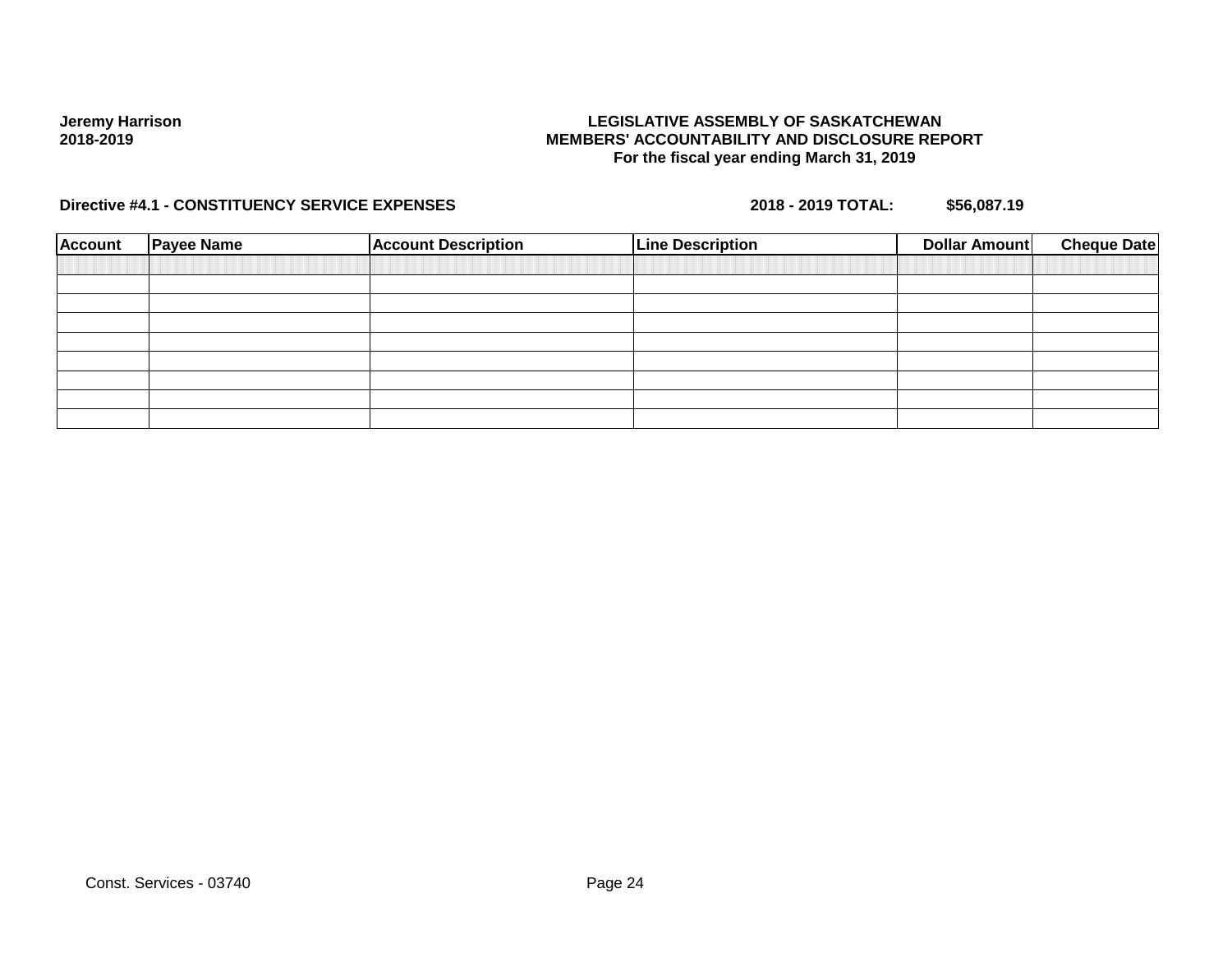## **LEGISLATIVE ASSEMBLY OF SASKATCHEWAN MEMBERS' ACCOUNTABILITY AND DISCLOSURE REPORT For the fiscal year ending March 31, 2019**

| <b>Account</b> | <b>Payee Name</b> | <b>Account Description</b>    | <b>Dollar Amount</b> | <b>Cheque Date</b> |
|----------------|-------------------|-------------------------------|----------------------|--------------------|
|                |                   |                               |                      |                    |
| 514300         | DEMMANS, ASHLEY B | Part-Time/Permanent Part-Time | 1106.7               | 04-24-18           |
| 514300         | DEMMANS, ASHLEY B | Part-Time/Permanent Part-Time | 1,133.05             | 05-08-18           |
| 514300         | DEMMANS, ASHLEY B | Part-Time/Permanent Part-Time | 1,264.80             | 05-23-18           |
| 514300         | DEMMANS, ASHLEY B | Part-Time/Permanent Part-Time | 790.50               | 06-05-18           |
| 514300         | DEMMANS, ASHLEY B | Part-Time/Permanent Part-Time | 632.40               | 06-13-18           |
| 514300         | DEMMANS, ASHLEY B | Part-Time/Permanent Part-Time | 790.50               | 06-27-18           |
| 514300         | DEMMANS, ASHLEY B | Part-Time/Permanent Part-Time | 474.3                | $07 - 11 - 18$     |
| 514300         | DEMMANS, ASHLEY B | Part-Time/Permanent Part-Time | 790.5                | 07-25-18           |
| 514300         | DEMMANS, ASHLEY B | Part-Time/Permanent Part-Time | 632.40               | 08-08-18           |
| 514300         | DEMMANS, ASHLEY B | Part-Time/Permanent Part-Time | 474.30               | 08-22-18           |
| 514300         | DEMMANS, ASHLEY B | Part-Time/Permanent Part-Time | 632.4                | 09-05-18           |
| 514300         | DEMMANS, ASHLEY B | Part-Time/Permanent Part-Time | 632.4                | 09-19-18           |
| 514300         | DEMMANS, ASHLEY B | Part-Time/Permanent Part-Time | 790.5                | 10-03-18           |
| 514300         | DEMMANS, ASHLEY B | Part-Time/Permanent Part-Time | 632.4                | 10-17-18           |
| 514300         | DEMMANS, ASHLEY B | Part-Time/Permanent Part-Time | 948.6                | $11 - 01 - 18$     |
| 514300         | DEMMANS, ASHLEY B | Part-Time/Permanent Part-Time | 948.60               | $11 - 14 - 18$     |
| 514300         | DEMMANS, ASHLEY B | Part-Time/Permanent Part-Time | 790.5                | 11-28-18           |
| 514300         | DEMMANS, ASHLEY B | Part-Time/Permanent Part-Time | 748.34               | 12-12-18           |
| 514300         | DEMMANS, ASHLEY B | Part-Time/Permanent Part-Time | 948.6                | 12-27-18           |
| 514300         | DEMMANS, ASHLEY B | Part-Time/Permanent Part-Time | 474.30               | 01-09-19           |
| 514300         | DEMMANS, ASHLEY B | Part-Time/Permanent Part-Time | 938.06               | 01-23-19           |
| 514300         | DEMMANS, ASHLEY B | Part-Time/Permanent Part-Time | 948.60               | 02-06-19           |
| 514300         | DEMMANS, ASHLEY B | Part-Time/Permanent Part-Time | 948.6                | 02-20-19           |
| 514300         | DEMMANS, ASHLEY B | Part-Time/Permanent Part-Time | 948.6                | 03-06-19           |
| 514300         | DEMMANS, ASHLEY B | Part-Time/Permanent Part-Time | 948.60               | 03-20-19           |
| 514300         | DEMMANS, ASHLEY B | Part-Time/Permanent Part-Time | 1,397.40             | 04-03-19           |
| 514300         | VIDAL, LORI A.    | Part-Time/Permanent Part-Time | 395.25               | 04-24-18           |
| 514300         | VIDAL, LORI A.    | Part-Time/Permanent Part-Time | 592.88               | 05-08-18           |
| 514300         | VIDAL, LORI A.    | Part-Time/Permanent Part-Time | 395.25               | 05-23-18           |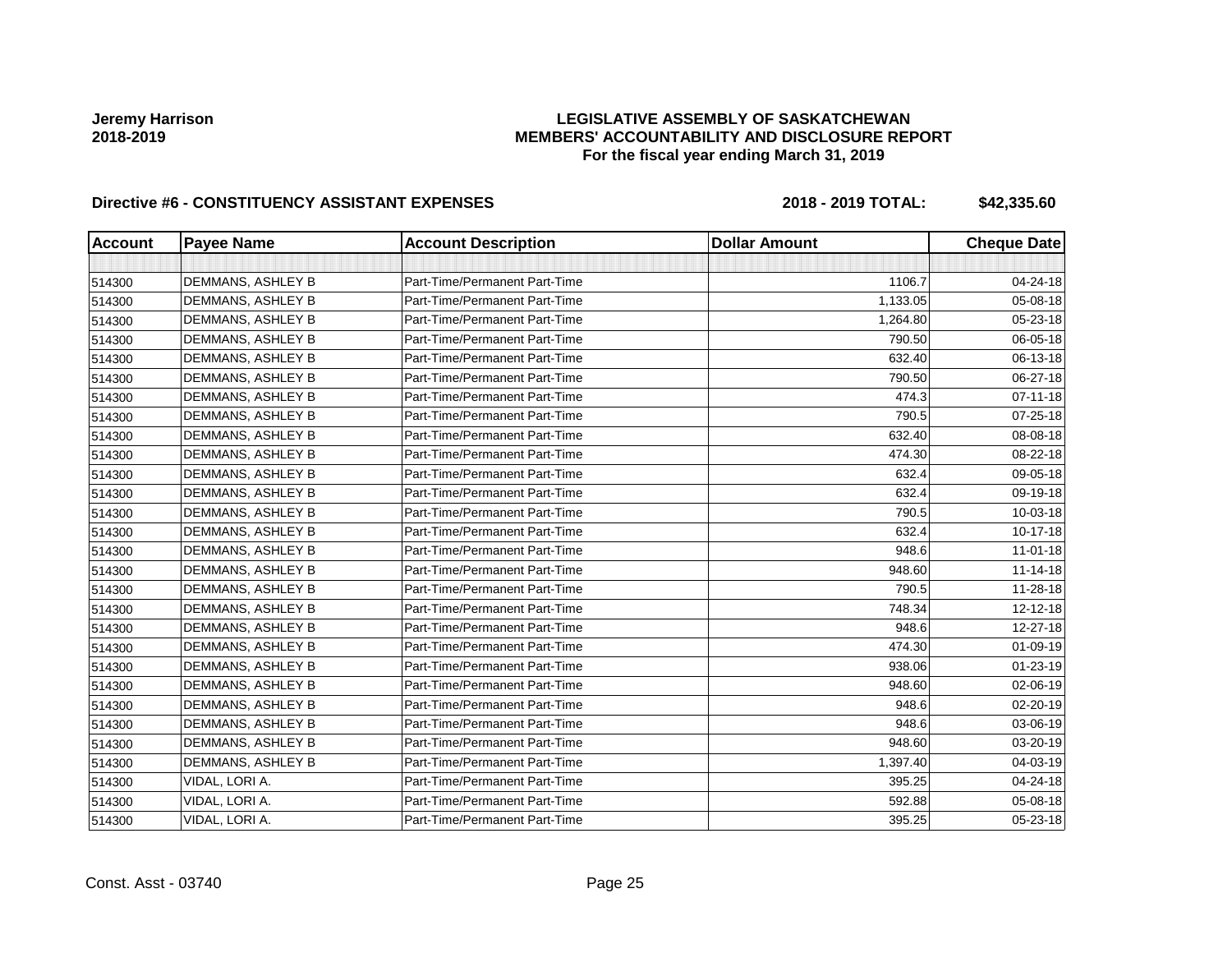## **LEGISLATIVE ASSEMBLY OF SASKATCHEWAN MEMBERS' ACCOUNTABILITY AND DISCLOSURE REPORT For the fiscal year ending March 31, 2019**

| <b>Account</b> | <b>Payee Name</b> | <b>Account Description</b>                    | <b>Dollar Amount</b> | <b>Cheque Date</b> |
|----------------|-------------------|-----------------------------------------------|----------------------|--------------------|
|                |                   |                                               |                      |                    |
| 514300         | VIDAL, LORI A.    | Part-Time/Permanent Part-Time                 | 619.23               | 06-05-18           |
| 514300         | VIDAL, LORI A.    | Part-Time/Permanent Part-Time                 | 1,185.75             | 06-13-18           |
| 514300         | VIDAL, LORI A.    | Part-Time/Permanent Part-Time                 | 948.6                | 06-27-18           |
| 514300         | VIDAL, LORI A.    | Part-Time/Permanent Part-Time                 | 1040.83              | $07 - 11 - 18$     |
| 514300         | VIDAL, LORI A.    | Part-Time/Permanent Part-Time                 | 790.50               | $07 - 25 - 18$     |
| 514300         | VIDAL, LORI A.    | Part-Time/Permanent Part-Time                 | 790.50               | 08-08-18           |
| 514300         | VIDAL, LORI A.    | Part-Time/Permanent Part-Time                 | 592.88               | 08-22-18           |
| 514300         | VIDAL, LORI A.    | Part-Time/Permanent Part-Time                 | 790.50               | 09-05-18           |
| 514300         | VIDAL, LORI A.    | Part-Time/Permanent Part-Time                 | 988.13               | 09-19-18           |
| 514300         | VIDAL, LORI A.    | Part-Time/Permanent Part-Time                 | 948.60               | 10-03-18           |
| 514300         | VIDAL, LORI A.    | Part-Time/Permanent Part-Time                 | 869.55               | $10-17-18$         |
| 514300         | VIDAL, LORI A.    | Part-Time/Permanent Part-Time                 | 790.5                | $11-01-18$         |
| 514300         | VIDAL. LORI A.    | Part-Time/Permanent Part-Time                 | 803.68               | $11 - 14 - 18$     |
| 514300         | VIDAL, LORI A.    | Part-Time/Permanent Part-Time                 | 790.50               | 11-28-18           |
| 514300         | VIDAL, LORI A.    | Part-Time/Permanent Part-Time                 | 922.25               | 12-12-18           |
| 514300         | VIDAL, LORI A.    | Part-Time/Permanent Part-Time                 | 948.6                | 12-27-18           |
| 514300         | VIDAL, LORI A.    | Part-Time/Permanent Part-Time                 | 223.98               | 01-09-19           |
| 514300         | VIDAL, LORI A.    | Part-Time/Permanent Part-Time                 | 790.50               | $01 - 23 - 19$     |
| 514300         | VIDAL, LORI A.    | Part-Time/Permanent Part-Time                 | 790.50               | 02-06-19           |
| 514300         | VIDAL, LORI A.    | Part-Time/Permanent Part-Time                 | 790.5                | 02-20-19           |
| 514300         | VIDAL, LORI A.    | Part-Time/Permanent Part-Time                 | 803.68               | 03-06-19           |
| 514300         | VIDAL, LORI A.    | Part-Time/Permanent Part-Time                 | 790.50               | 03-20-19           |
| 514300         | VIDAL, LORI A.    | Part-Time/Permanent Part-Time                 | 826.01               | 04-03-19           |
| 519900         | None (Default)    | Change in Y/E Accrued Empl Leave Entitlements | $-1,450.00$          | 04-18-18           |
| 519900         | None (Default)    | Change in Y/E Accrued Empl Leave Entitlements | 1800                 | 04-08-19           |
|                |                   |                                               |                      |                    |
|                |                   |                                               |                      |                    |
|                |                   |                                               |                      |                    |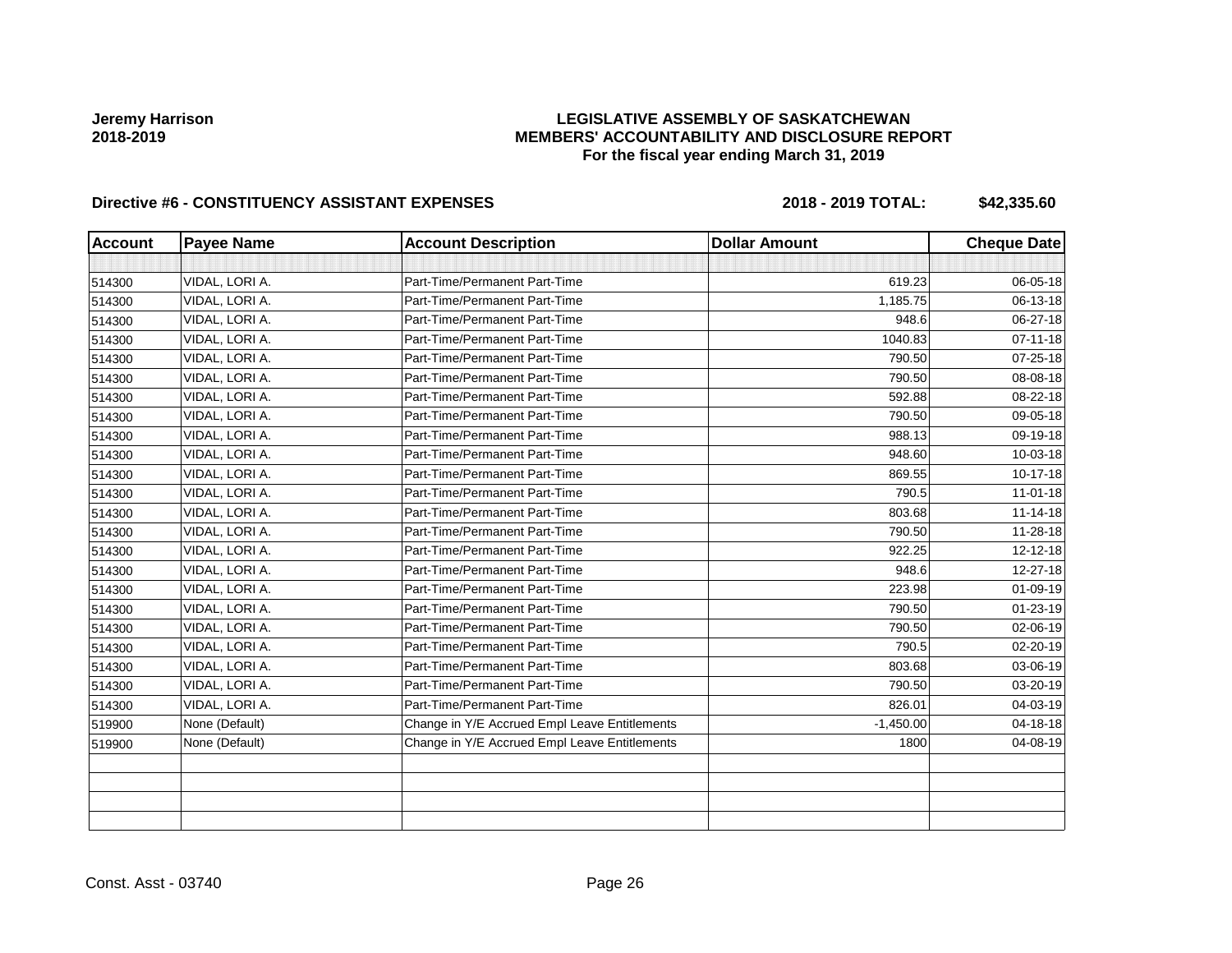## **LEGISLATIVE ASSEMBLY OF SASKATCHEWAN MEMBERS' ACCOUNTABILITY AND DISCLOSURE REPORT For the fiscal year ending March 31, 2019**

| <b>Account</b> | Payee Name | <b>Account Description</b> | <b>Dollar Amount</b> | <b>Cheque Date</b> |
|----------------|------------|----------------------------|----------------------|--------------------|
|                |            |                            |                      |                    |
|                |            |                            |                      |                    |
|                |            |                            |                      |                    |
|                |            |                            |                      |                    |
|                |            |                            |                      |                    |
|                |            |                            |                      |                    |
|                |            |                            |                      |                    |
|                |            |                            |                      |                    |
|                |            |                            |                      |                    |
|                |            |                            |                      |                    |
|                |            |                            |                      |                    |
|                |            |                            |                      |                    |
|                |            |                            |                      |                    |
|                |            |                            |                      |                    |
|                |            |                            |                      |                    |
|                |            |                            |                      |                    |
|                |            |                            |                      |                    |
|                |            |                            |                      |                    |
|                |            |                            |                      |                    |
|                |            |                            |                      |                    |
|                |            |                            |                      |                    |
|                |            |                            |                      |                    |
|                |            |                            |                      |                    |
|                |            |                            |                      |                    |
|                |            |                            |                      |                    |
|                |            |                            |                      |                    |
|                |            |                            |                      |                    |
|                |            |                            |                      |                    |
|                |            |                            |                      |                    |